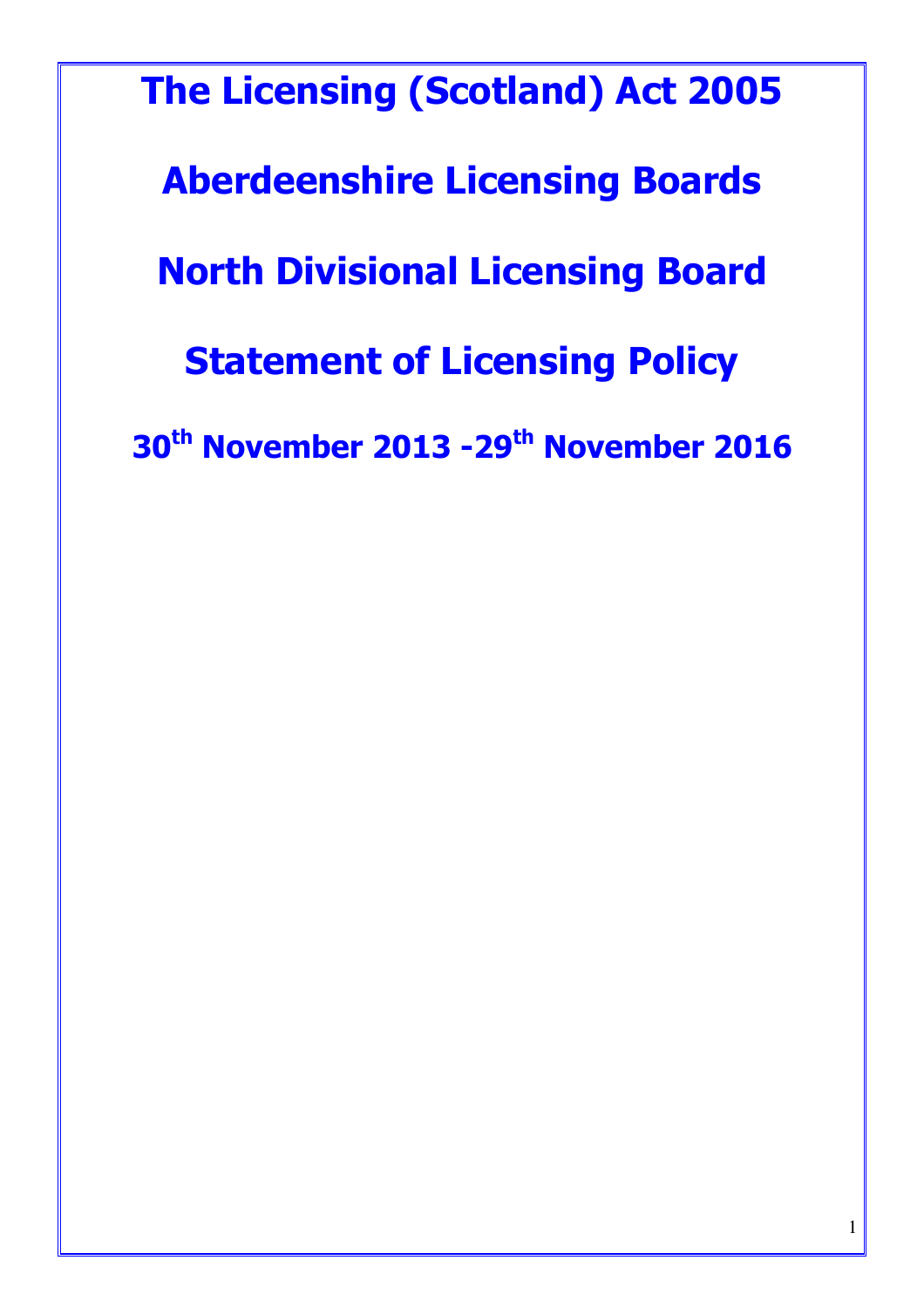# LICENSING OBJECTIVES

The 5 core objectives underpinning the Licensing (Scotland) Act 2005 are:-

- 1. Preventing crime and disorder
- 2. Securing public safety
- 3. Preventing public nuisance
- 4. Protecting and improving public health
- 5. Protecting children from harm

"We wish to propose that certain principles should be specifically enshrined in statute as principles which should at all times guide the Licensing Boards and others in the exercise of their functions."

The Nicholson Committee: Review of Liquor Licensing Law in Scotland, Paragraph 2.23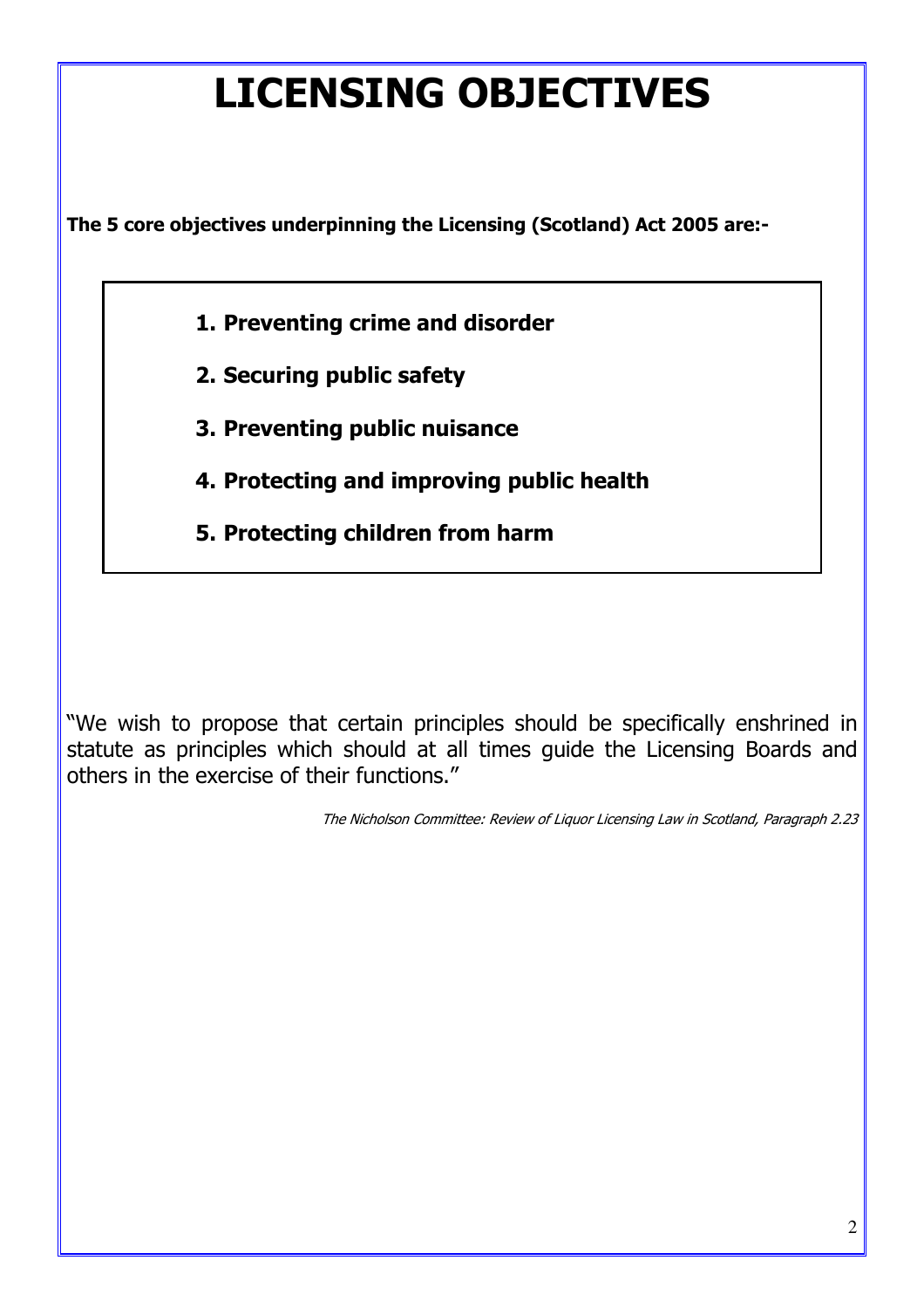### CONTENTS PAGE

A. Statement of Board's Licensing Policy

Appendix – The Five Licensing Objectives

- 1. Supplementary Policy Statement 1 Profile of North Aberdeenshire
- 2. Supplementary Policy Statement 2 Preparation of Policy Statement
- 3. Supplementary Policy Statement 3 Overprovision Statement
- 4. Supplementary Policy Statement 4 Operating Hours
- 5. Supplementary Policy Statement 5 Relationship with Other Regimes
- 6. Supplementary Policy Statement 6 Transport
- 7. Supplementary Policy Statement 7 Tourism
- 8. Supplementary Policy Statement 8 Licence Types, Procedures, Enforcement and Serious Matters
- 9. Supplementary Policy Statement 9 Members Clubs
- 10. Supplementary Policy Statement 10 Excluded Premises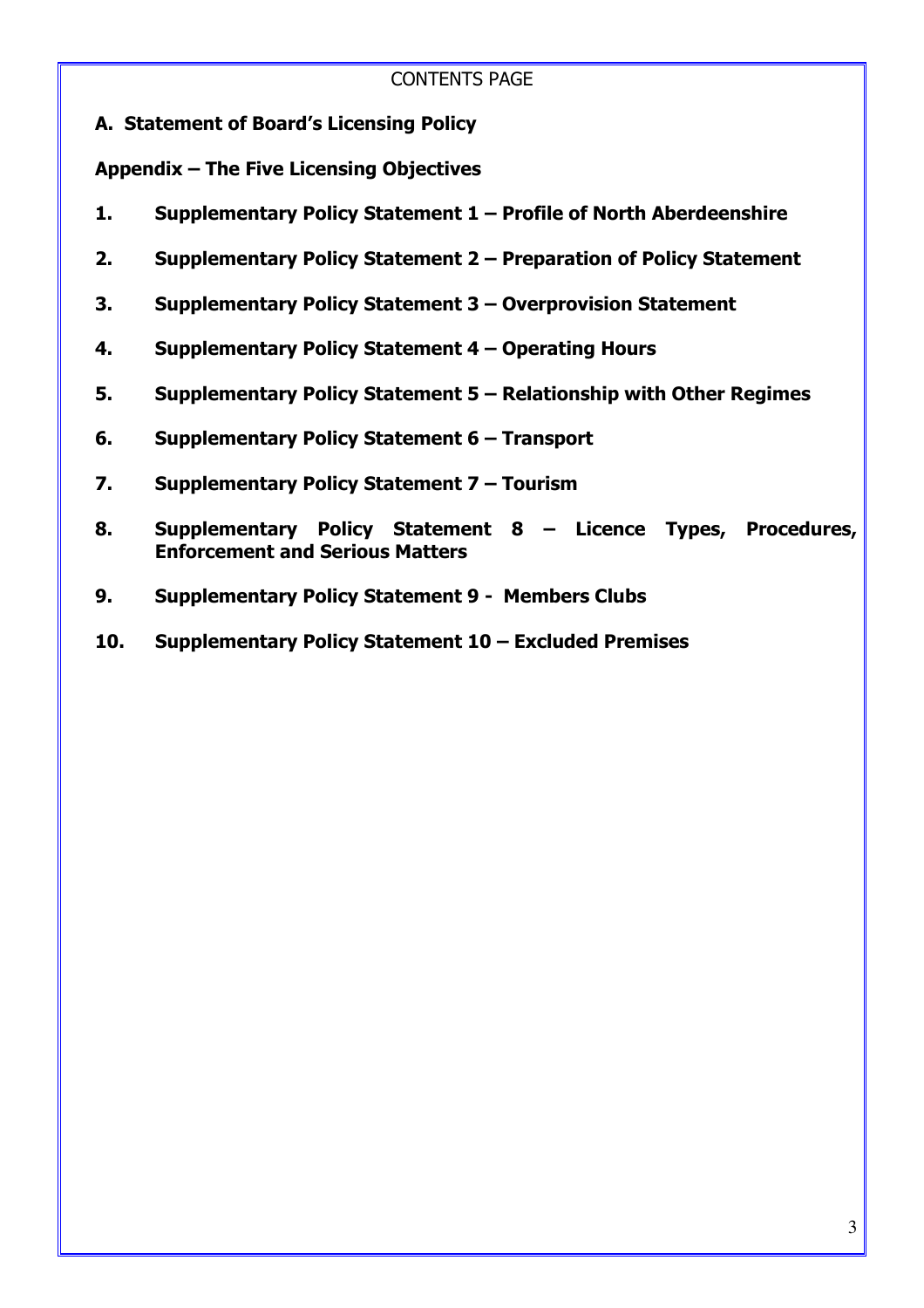# LICENSING POLICY STATEMENT

#### INTRODUCTION

- A. Section 6 of the Licensing (Scotland) Act 2005 ("the Act") requires every Licensing Board to prepare and publish a statement of their policy to assist in the implementation and administration of the licensing of the sale and supply of alcohol within their area and to outline the way they intend to exercise their functions under the Act.
- B. The primary purpose of the Policy Statement is to ensure that, in exercising its functions, the Board promotes the licensing objectives, as shown on the previous page. Scottish Government Guidance further provides that Policy Statements should provide local communities with a clear indication of the Board's policy as well as being consistent with the licensing objectives.
- C. To that end, this Policy Statement sets out the North Aberdeenshire Divisional Licensing Board's ("the Board") general approach to decision-making under the Act.
- D. Where it is necessary to provide more detailed guidance, Supplementary Policy Statements will be issued.

#### GENERAL PRINCIPLES

- E. In exercising its functions under the Act the Board is required to have regard to this Policy Statement.
- F. The Board will consider all applications on their merits within the context of this Policy Statement. In particular, the Board will give due consideration to an application whether or not it conforms to any requirements set out in this Policy Statement. However, applicants wishing to persuade the Board to depart from this Policy Statement will need to demonstrate, by means of evidence, good reason for so doing, and in particular, evidence how a departure will comply with, and promote, any or all of the five licensing objectives.
- G. The Board expects all applicants to show how they will conform to the licensing objectives and, in particular, how they will do so in the context of the circumstances pertaining to the locality of the applicant premises.
- H. The Board acknowledges that its licensing powers are not the main statutory mechanism for dealing with anti-social behaviour and nuisance but will work in partnership with organisations that deal with such issues to assist in delivering shared outcomes.
- I. The Board is adopting a partnership approach to alcohol and alcohol issues within North Aberdeenshire in order to work more pro-actively at local level and, to demonstrate on a more practical level how the Board will adhere to and promote the licensing objectives. In doing this, the Board has carried out extensive consultation, as outlined in Supplementary Policy Statement 2. The Board has also reviewed the terms of this Policy to set out achievable and measurable outcomes going forward. This Policy will establish a baseline in relation to the licensing objectives and this will be supported by annual reports to the Board to continually review the success of this Policy or to revisit actions which are not achieving the intended effect.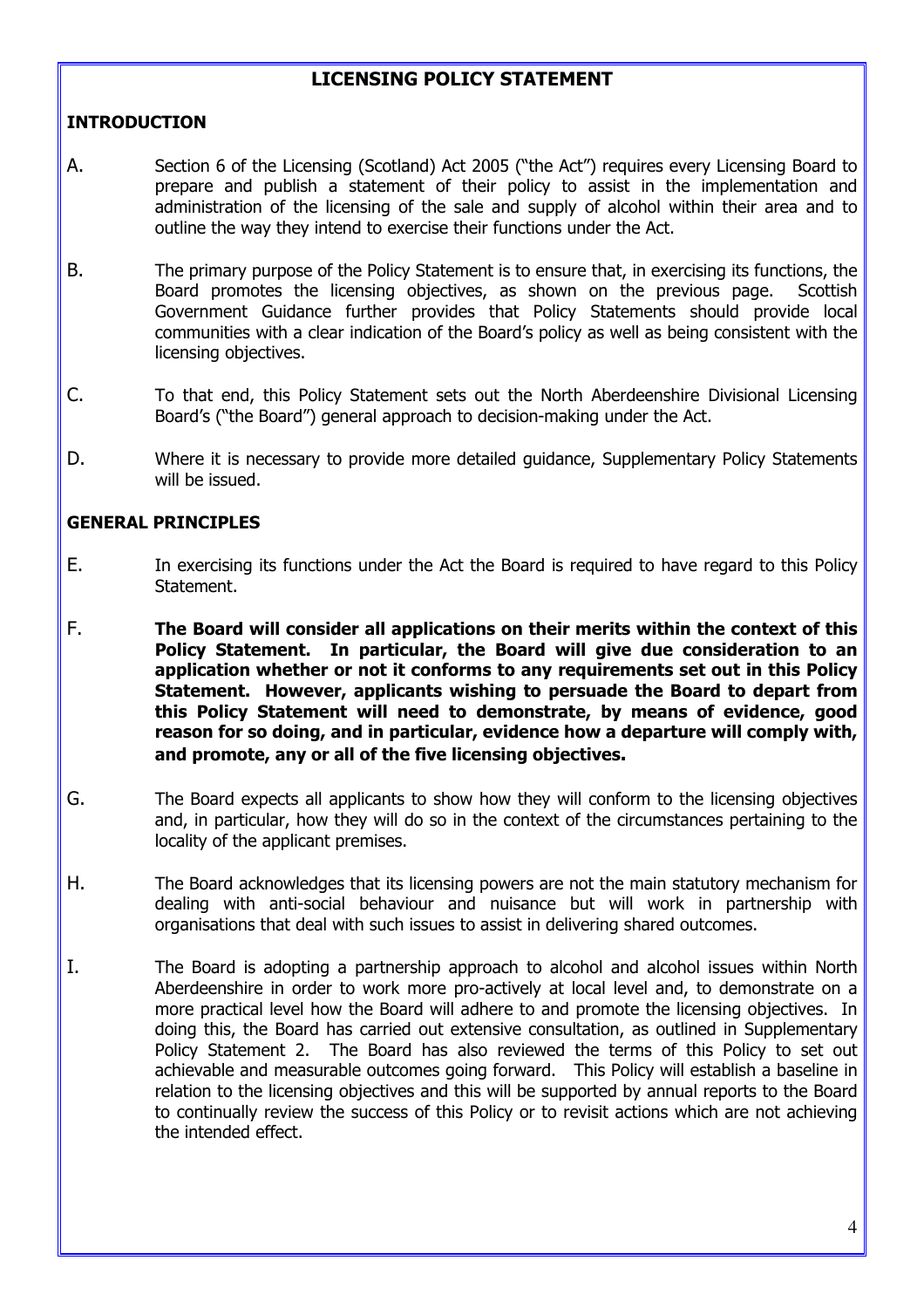#### CONTEXT – NORTH ABERDEENSHIRE

J. A profile of the Board's area is contained in **Supplementary Policy Statement 1.** 

#### PREPARATION OF POLICY STATEMENT

- K. The Board has consulted with a wide variety of people and partnership organisations in preparing this Policy Statement. The Board has also reviewed this Policy Statement having regard to a wide range of documents and evidence.
- L. These are outlined in Supplementary Policy Statement 2.

### THE LICENSING OBJECTIVES

- M. The primary purpose of this Policy Statement is to ensure that the Board promotes the licensing objectives in exercising its functions.
- N. This being of primary importance, the Board has set out at **Appendix 1**, how it aims to achieve this, what actions will be taken to deliver these aims, what outcomes are expected, how these will be measured, and any local conditions required to assist compliance with the licensing objectives.
- O. The Board has discretion to apply conditions to a premises licence. In doing so, the Board must have regard to how additional conditions relate to the mandatory conditions set out in the Act, Regulations, Orders, and any other Instruments set out in terms of the Act.
- P. The local conditions have been reviewed to reflect the licensing objectives that they promote. The Board has therefore made reference to the relevant local conditions under each licensing objective heading set out in Appendix 1. The local conditions can be found at http://www.aberdeenshire.gov.uk/licensing/boards.asp.

# **OVERPROVISION**

Q. The Board has published **Supplementary Policy Statement 3** setting out the extent to which it considers there to be overprovision of licensed premises (or licensed premises of a particular description) in any locality within the Board's area.

# OPERATING HOURS

R. The Board considers that the operating hours set out in **Supplementary Policy Statement 4** meet the needs of businesses to routinely trade, while, at the same time, not impacting on the needs of the community in such a way that would be detrimental to compliance with the five licensing objectives.

# RELATIONSHIP WITH OTHER REGIMES

- S. Guidance indicates that the Board should provide clear indications of how the Board will take into account other matters relating to alcohol.
- T. Detailed guidance is provided in **Supplementary Policy Statement 5** to this Policy Statement.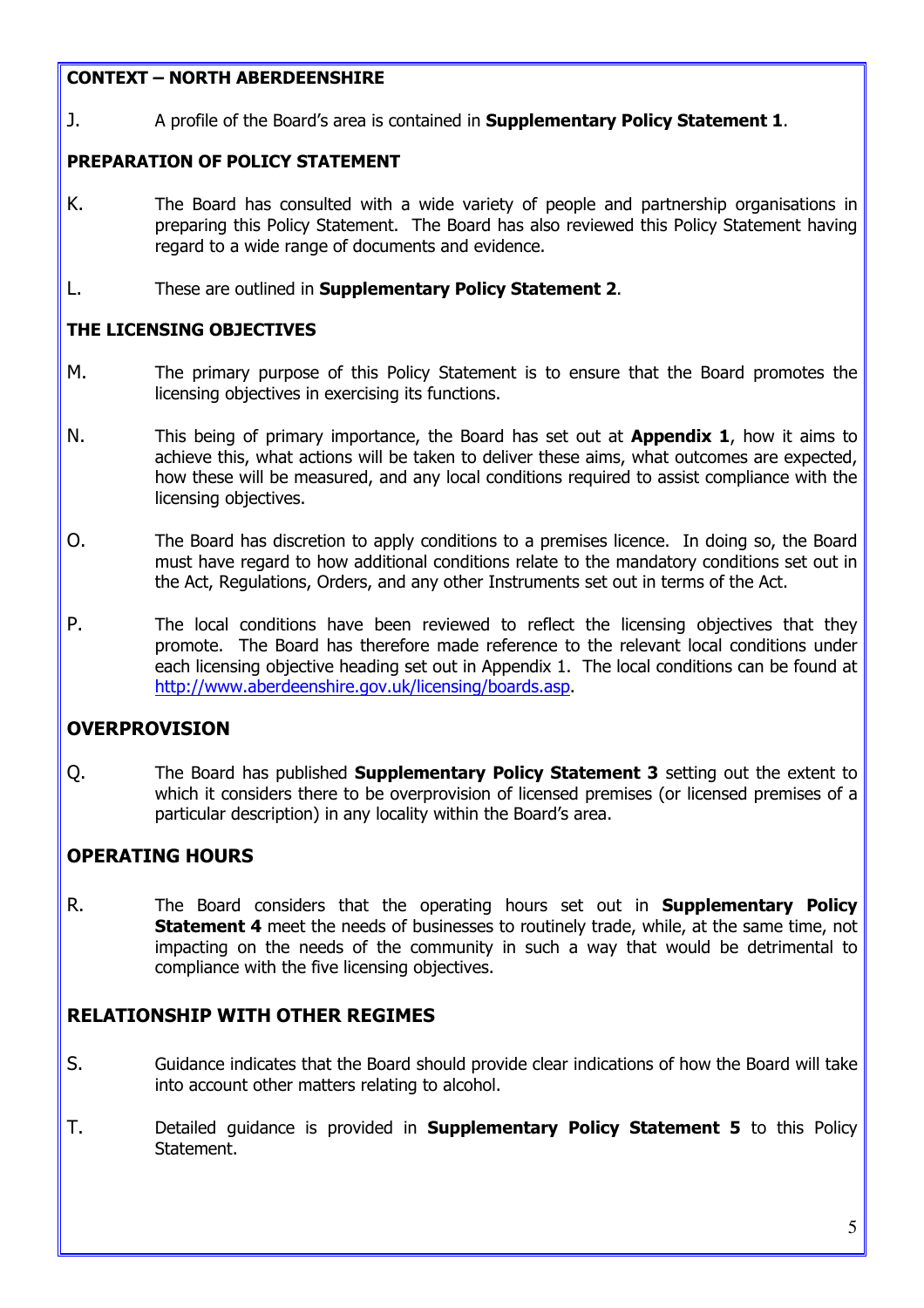### TRANSPORT

U. Guidance requires this Policy Statement to identify any arrangements between the Licensing Standards Officer and the Police for reporting views/concerns to the local Transport Committee, which in Aberdeenshire is the Infrastructure Services Committee. Detailed information is provided in Supplementary Policy Statement 6.

# TOURISM, PLANNING AND BUILDING STANDARDS

- V. Guidance requires this Policy Statement to identify any arrangements between Visit Scotland and the Board regarding reports on the needs of the local tourist economy. Detailed information is provided in **Supplementary Policy Statement 7.**
- W. Guidance also indicates that planning, building standards and licensing regimes will be properly managed to avoid duplication and inefficiency. This has been covered in Supplementary Policy Statement 5.

# DUPLICATION

X. The Board is committed to avoiding duplication with other regulatory regimes in so far as it is reasonably practicable for them to do so.

# LICENCE TYPES, PROCEDURES, ENFORCEMENT AND SERIOUS MATTERS

- Y. Supplementary Policy Statement 8 sets out information on licence types, Board's procedures and decision-making powers, enforcement action, and the matters the Board consider to be serious in determining applications.
- Z. Information previously outlined in this Supplementary Policy Statement relating to the management of licensed premises has been removed. This has, instead, been incorporated into Appendix 1 as the management of licensed premises should fundamentally be about promoting the licensing objectives.

### LICENSING STANDARDS OFFICERS

- AA. Licensing Standards Officers ("LSOs") are employed by Aberdeenshire Council and have the functions set out in the Act. Their role is threefold – guidance, mediation and compliance. They are also members of the local Licensing Forum for North Aberdeenshire.
- BB. Licensing Standards Officers work with the Public, the Council's partners and the business community in seeking to promote the licensing objectives and ensuring compliance with the law.
- CC. Four Licensing Standards Officers are employed within Aberdeenshire. They are based in Banff, Peterhead, Inverurie and Stonehaven and are authorised to work in all Board areas.

### INFORMATION ON MEMBERS CLUBS

DD. Information relating to Members Clubs is set out in **Supplementary Policy Statement 9.**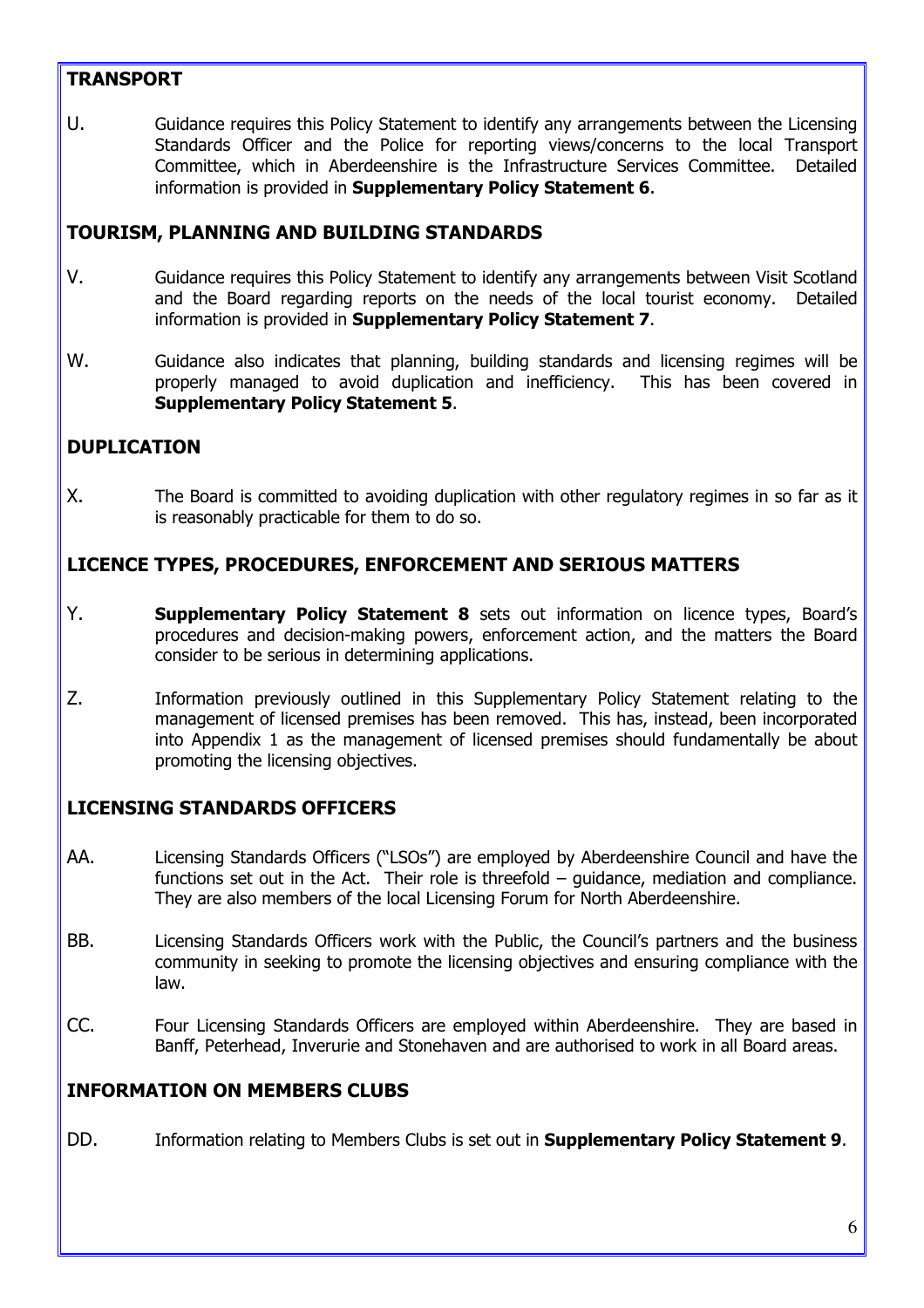# INFORMATION ON EXCLUDED PREMISES

EE. Information relating to excluded premises is set out in **Supplementary Policy Statement** 10.

# HOW TO MAKE COMMENT ON THIS DOCUMENT

FF. Consultation on this document took place between March 2013 and January 2014. The Policy was published on  $2^{nd}$  June 2014 and will be applied during the 3-year period until November 2016. It will be kept under review and revised, if appropriate, by the issue of Supplementary Policy Statements that will apply to the end of the 3-year period.

GG. Please see **Supplementary Policy Statement 2** for details on how to make comments.

# PUBLICATION

Copies of this Policy Statement will be available for public inspection, during normal office hours, free of charge  $at -$ 

### St. Leonards Sandyhill Road Banff AB45 1BH

The office is open to the public between 10.00a.m. and 4.00p.m. Monday to Friday.

Copies of this Policy Statement will also be available in .pdf format on Aberdeenshire Council's website  $at -$ 

#### http://www.aberdeenshire.gov.uk/licensing/boards.asp

Any personal information collected will be held and processed in accordance with the Data Protection Act 1998.

Electronic copies are also available by contacting the Depute Clerk to the Board whose details are given in Supplementary Policy Statement 2.

Paper copies will be posted, free of charge, on request.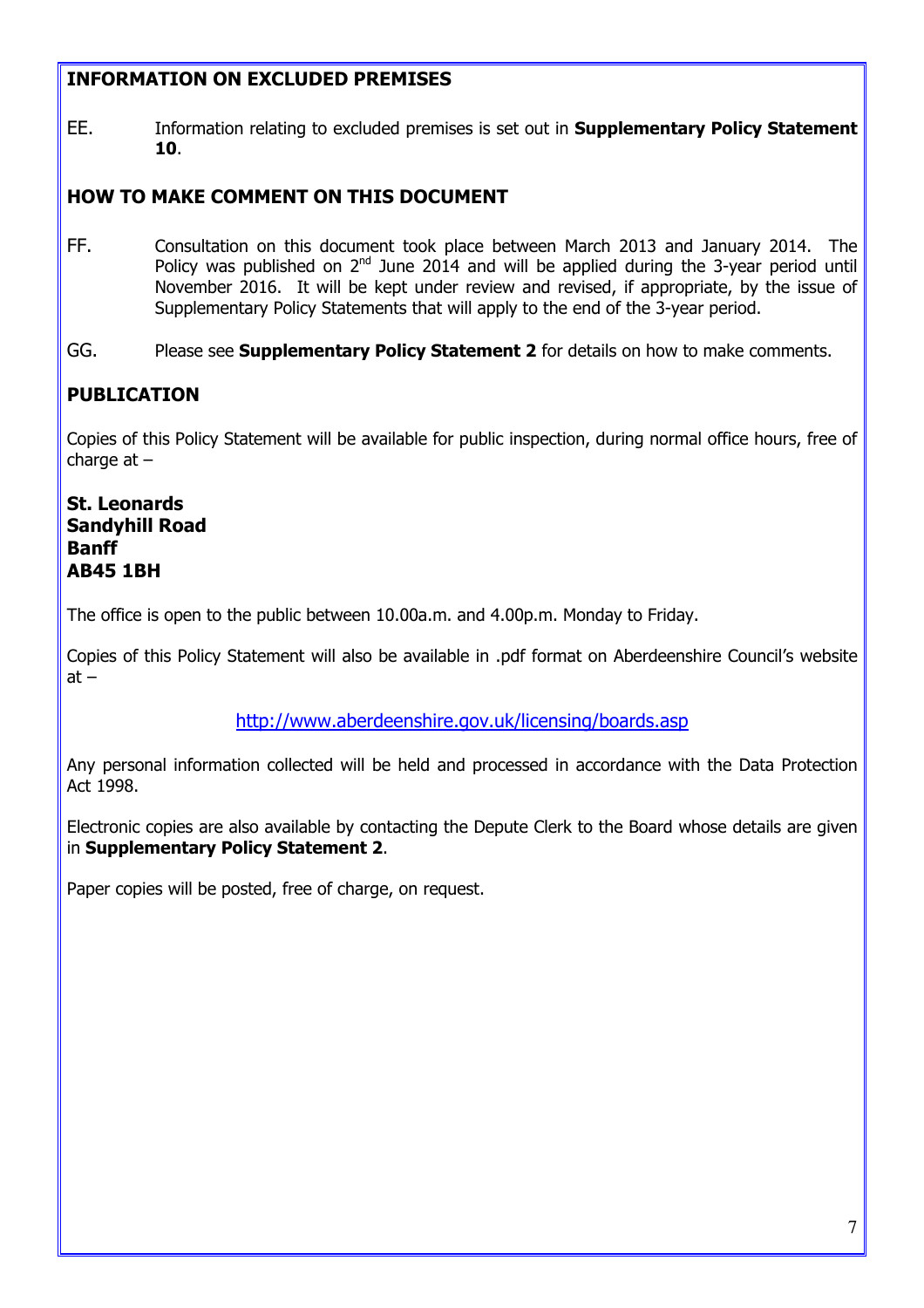#### APPENDIX 1

#### Aberdeenshire Licensing Boards North Aberdeenshire Divisional Licensing Board Licensing Objectives 30<sup>th</sup> November 2013 – 29<sup>th</sup> November 2016

The Board expects applicants to demonstrate compliance with the licensing objectives.

The Board considers that licence holders and their staff should operate their business in a manner which is consistent with the five licensing objectives. There are various aspects of running licensed premises which are of particular interest to the Board.

Applicants should consider certain areas of operation in assessing how to comply with the licensing objectives. The Board wish to offer some guidance to applicants in relation to how to achieve this in practice. This Appendix sets out that guidance, under the heading of each of the five licensing objectives. Applicants should note that information listed under one objective may be relevant under other objectives. The Board has cross referenced this information under each appropriate objective heading.

Guidance contained within this Appendix is not exhaustive.

Applicants should refer to Local Conditions 1 - 3

### Helpful Organisations

Below is a list of helpful organisations. This list is not exhaustive.

- Aberdeenshire Alcohol and Drugs Partnership
- Aberdeenshire Community Planning Partnership
- Aberdeenshire Trading Standards
- Alcohol Focus Scotland, including Servewise City & Guilds
- Alcoholics Anonymous
- British Institute of Innkeeping
- British Entertainment & Dance Association
- Grocer's Federation
- Local Licensing Forum
- NHS Grampian Public Health Directorate
- North, Central and South Aberdeenshire Alcohol and Drug Forums
- Police Scotland
- Pubwatches at Peterhead, Central Buchan, Fraserburgh, Banff and Turriff
- Scottish Licensed Trade Association
- Scottish Fire & Rescue Service
- Shopwatch at Peterhead and Banff
- Security Industry Authority (SIA)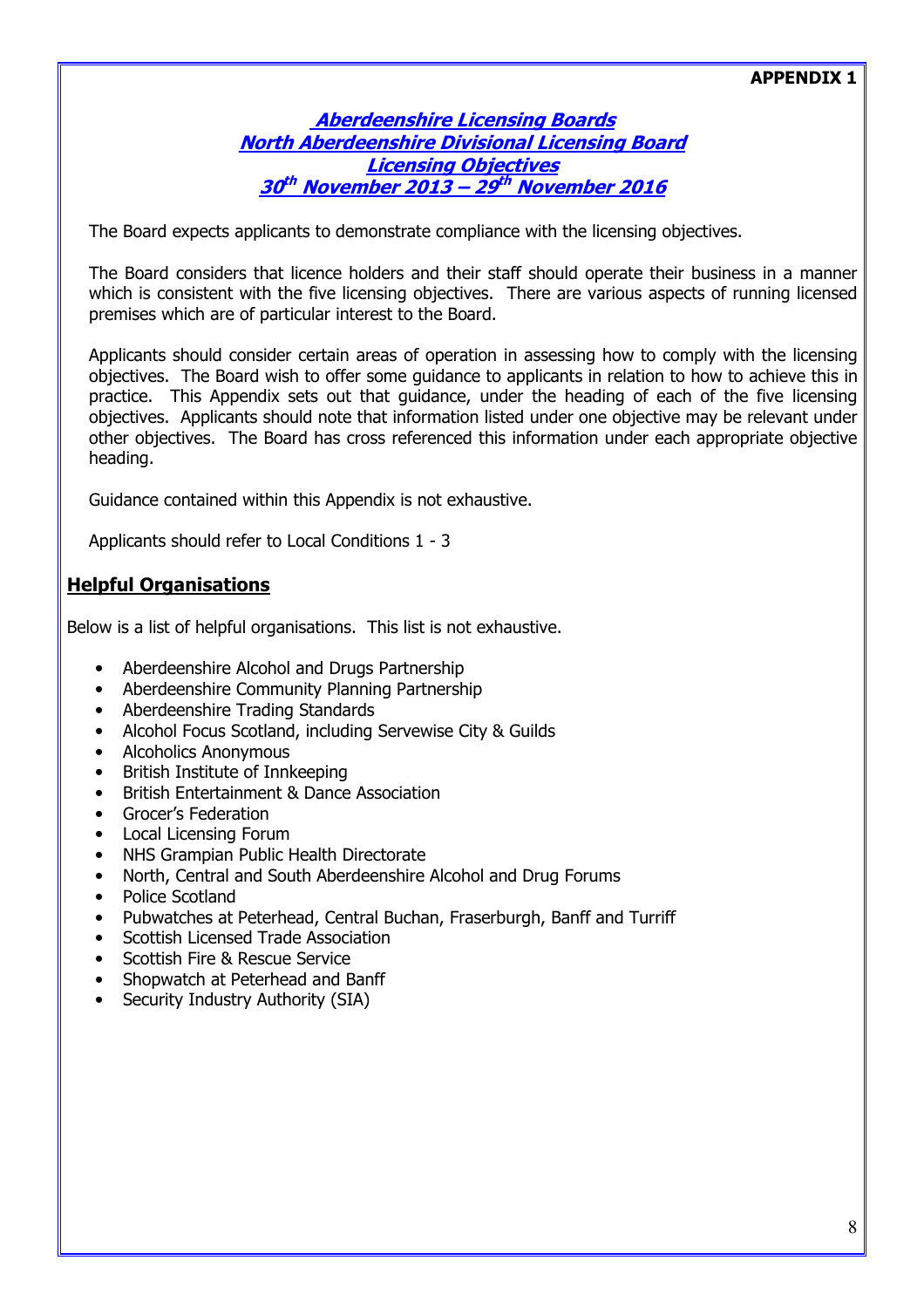# A: PREVENTING CRIME AND DISORDER

- 1. The Board supports a strategy aimed at making North Aberdeenshire a safe place to live in and to visit. The Board is committed to improving the quality of life for the people in the area by ensuring that licensed premises are run in such a way that they do not contribute to crime and disorder. Applicants should be able to demonstrate how they will minimise the impact of: –
	- a) Underage Drinking
	- b) Drunkenness on premises
	- c) Public Drunkenness
	- d) Illegal possession and/or use of drugs/"legal highs"
	- e) Violent behaviour
	- f) Anti-social behaviour
	- g) Litter

#### Premises Providing Late Night Entertainment

- 2. Night-clubs are an important contributor to the night-time economy and involve a substantial investment in both facilities and entertainment. They tend to be places where patrons arrive from other licensed premises and stay until the terminal hour.
- 3. Applicants should also discourage the use of illegal substances or weapons by displaying notices in, and at entrances to, licensed venues which clearly define the policy of the venue and should state that criminal offences will be reported to Police Scotland.
- 4. Please note that premises licences holders are encouraged to read the "Safer Clubbing Guide", as an example of good practice, found by following the link below:

#### www.crimereduction.gov.uk/drugsalcohol/drugsalcohol49.htm

#### Dispersal of Patrons

- 5. Many occurrences of crime, disorder and public nuisance occur at or immediately after the terminal hour for the supply of alcohol, particularly at weekends. Licence holders shall ensure that they and their staff have sufficient measures in place to ensure patrons exit, and leave the vicinity of the premises, in good order and as quickly and quietly as possible. Measures may include:
	- a) limiting the amount of alcohol sold just before the terminal hour, e.g. only permitting a group to purchase one round, not two;
	- b) making sure all patrons know well in advance the last time for purchasing alcohol is approaching;
	- c) covering bar taps once the terminal hour has passed;
	- d) raising the lighting level and inspecting all parts of the premises for patrons;
	- e) linking with local bus and taxi companies to provide safe means of transport home for patrons at the end of the evening;
	- f) having stewards patrol the vicinity of the premises to encourage patrons to disperse.
- 6. Nightclubs must have a written dispersal policy to ensure patrons are not put in vulnerable situations after leaving e.g. allowing the phoning of a taxi and waiting in a specific area within the premises. Licence Holders must ensure that all staff members understand and implement the policy and that, where appropriate, it is made clear to customers. Dispersal policies must be kept available for inspection, be reviewed regularly and there should be a detailed record of reviews maintained.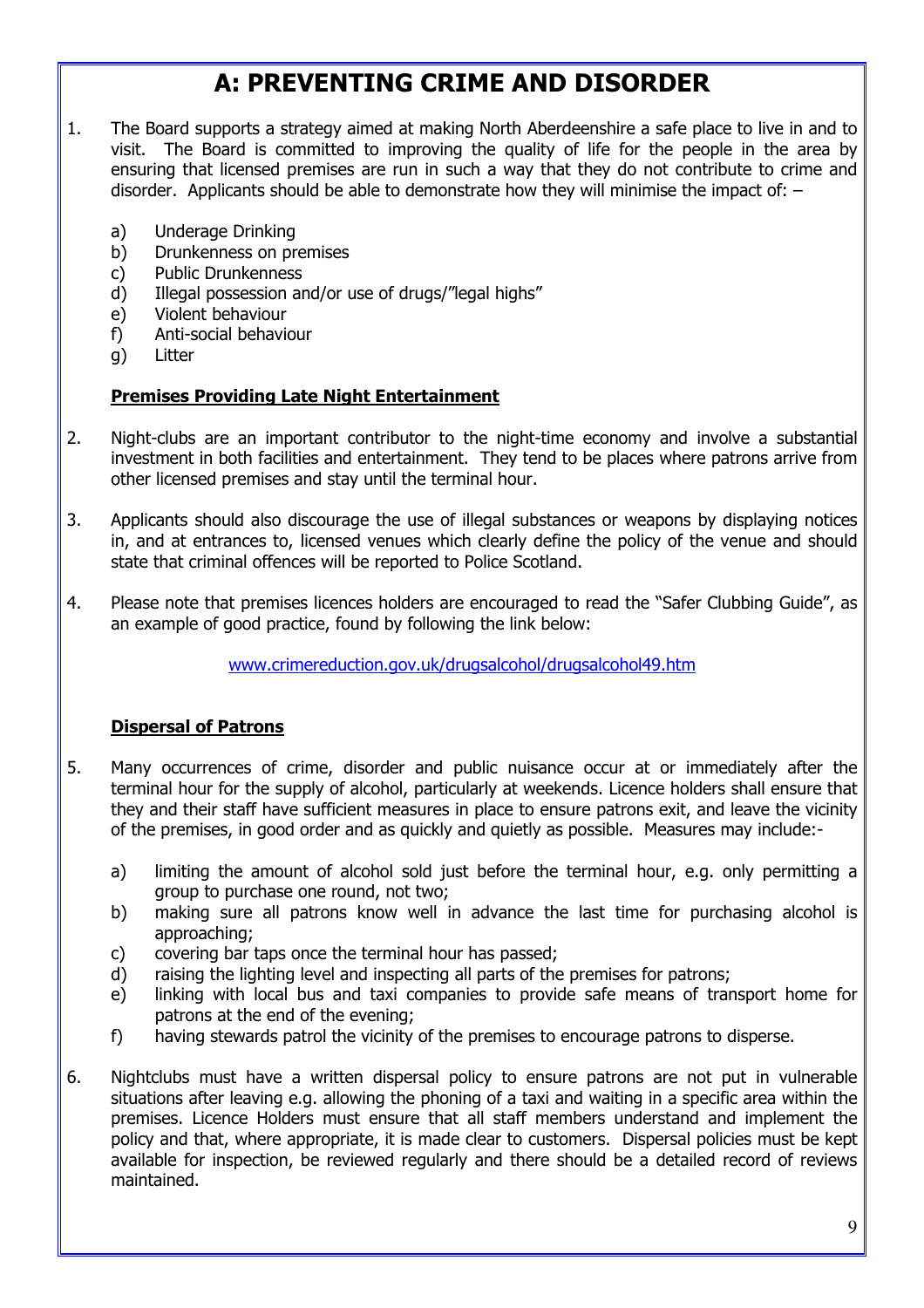- 7. All other licensed premises should consider carefully whether a dispersal policy is appropriate to the operation of their premises in complying with this licensing objective. Detailed reasons as to why it should not apply should also be provided, if requested.
- 8. If such a policy is adopted by the venue it should be agreed with the Board, LSOs and Police Scotland and steps should be taken to ensure that all staff (including door staff) are familiar with the policy. Further, if any such policy is subsequently updated or revised, the revisals must be agreed similarly.

Applicants should refer to Local Conditions 13-17.

#### Door Supervision

- 9. The Board may consider door supervision appropriate. Licence holders must assess:
	- a) whether or not door supervisors are required;
	- b) when they must be present;
	- c) the hours they should work; and
	- d) possible specification of particular duties and functions
- 10. It will be the responsibility of the licence holder to ensure that there are sufficient numbers of door supervisors engaged at the premises in all circumstances.
- 11. In the event that door supervisors are used within premises:
	- a) They must be easily identifiable as such to persons present, display the appropriate identification, and should be made aware of their duties, policies and practices, by the premises licence holder.
	- b) They must be responsible, capable, aware of their duties and not drink alcohol for the duration of their active employment.
	- c) Applicants should make appropriate arrangements for a daily register and the recording of incidents in an approved incident log.
	- d) The daily register and incident log should be open to inspection by authorised officers being the LSO and Police Scotland, on request.
- 12. Applicants should consider whether measures should be put in place to prevent the use or supply of illegal drugs, "legal highs" or weapons, such as the searching of customers for offensive weapons or drugs on entering the premises.
- 13. Where such measures are in place applicants will also be expected to make arrangements to record the search of individuals and the seizure of any property which may be required for evidence. Applicants will also be expected to provide a suitable receptacle for the safe retention of illegal substances and to inform Police Scotland so that appropriate disposal can be arranged.
- 14. Applicants are reminded that all door supervisors must be registered with the Security Industry Authority under the Private Security Act 2001. To employ a door supervisor who is not registered is a criminal offence. Licence holders involved in manned guarding activities, whether or not door supervisors are used, may also have to be registered.
- 15. Licence Holders who undertake door supervisor duties may require to obtain a front-line licence themselves. Additionally, where Licence Holders employ door supervisors directly, they may require to obtain a non-front-line licence. Applicants should contact the Security Industry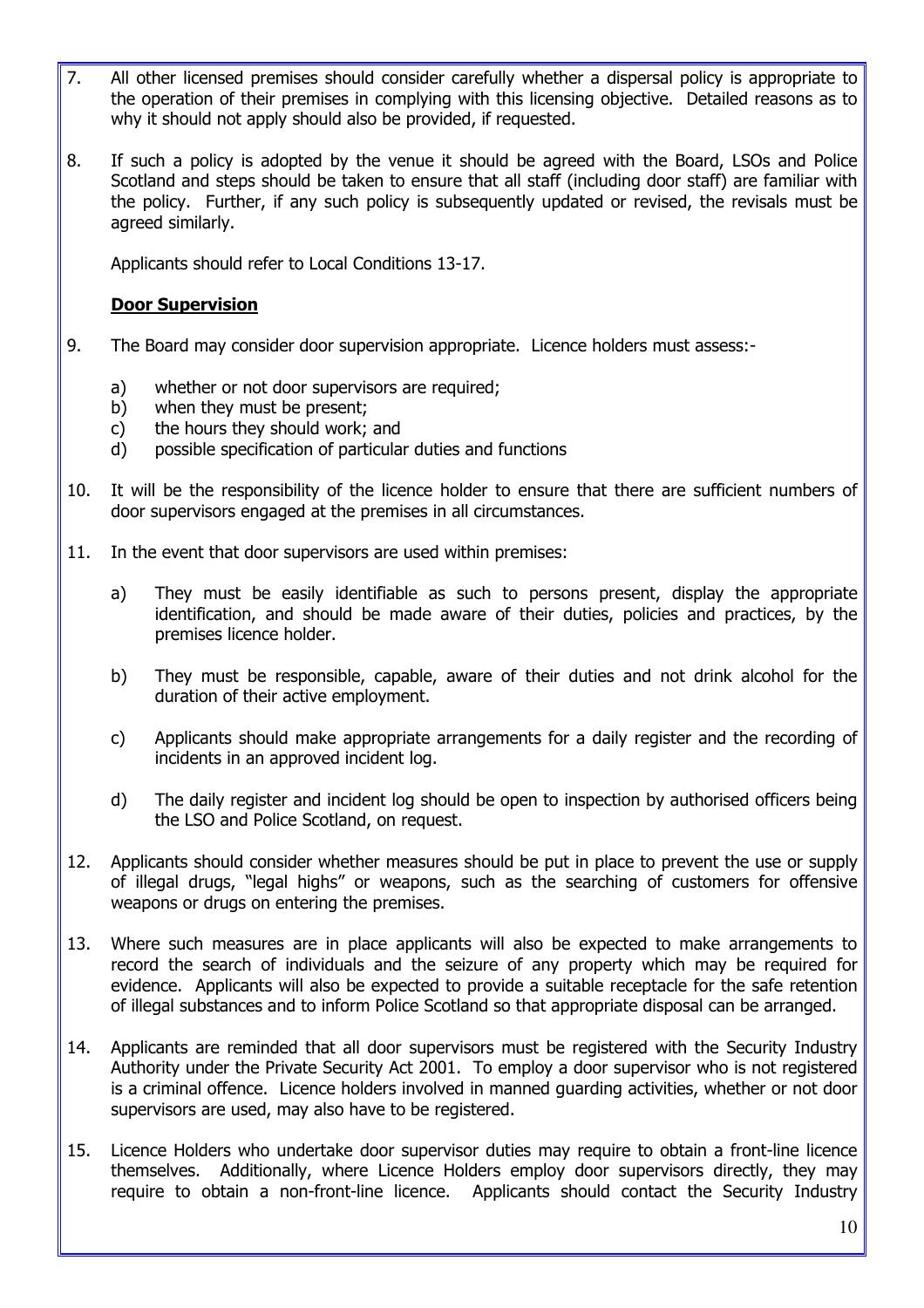Authority (or any relevant successor) for further information. Additional information can be obtained from the SIA website at

#### www.the-sia.org.uk

Applicants should refer to Local Condition 18

### **CCTV**

- 16. The use of CCTV on premises can be an important measure in complying with the licensing objectives, particularly in (a) preventing crime and disorder and (b) preventing public nuisance. Digital CCTV systems are readily available which may include both internal and external camera coverage of the premises. The Board supports the use of such systems and encourages licence holders to make use of these. Where used, such systems must be kept in proper working order at all times, all licence holders and staff must be able to operate the system, and images shall be kept for at least seven days and made available to Police Scotland on request. CCTV systems not kept in working order may result in the Board calling for a review of the premises licence for the particular premises.
- 17. Any CCTV system installed in premises providing late night entertainment must be installed to the satisfaction of the Chief Constable. Information on the standards of system acceptable can be found on the Board's website at:-

#### http://www.aberdeenshire.gov.uk/licensing/boards.asp

Applicants should refer to Local Condition 19

#### Radiolinks, Pubwatch & Shopwatch

- 18. In those areas where it is available, Radiolink, Pubwatch and Shopwatch can be of assistance to licence holders and their staff in preventing crime and disorder and undue public nuisance. The Board supports the use of such schemes and expects all licence holders to actively participate in them.
- 19. The Board also supports Award Schemes such as the Best Bar None scheme and Safer Towns Initiatives and encourages all licensed premises to participate in such schemes. Such schemes help to drive up standards both in the facilities of the premises and in the management and the manner that licensed premises are operated which the Board believes directly supports the five licensing objectives.
- 20. Applicants should consider whether a means of communication with other premises and the police is required. This is likely to be particularly relevant in town centres. The Board recommends the existing Pubwatch schemes as examples of good practice and expects licence holders to **actively** participate in such schemes.
- 21. Applicants should also note the advantages of consultation with the police particularly when organising events of a character that are not usually held in that particular venue. Minimising any risk of disorder in this way is an example of good practice and is likely to lead to fewer requests to review licences.
- 22. Applicants must consider excluding known troublemakers from their premises to minimise the risk of disorder. In certain cases organisations of licensees must consider the operation of an exclusion, or banning, scheme so that known troublemakers are refused entry to all licensed premises in a particular vicinity. If such a scheme is in force locally, applicants should consider whether to become part of it. In exceptional cases applicants may seek to refer a particular case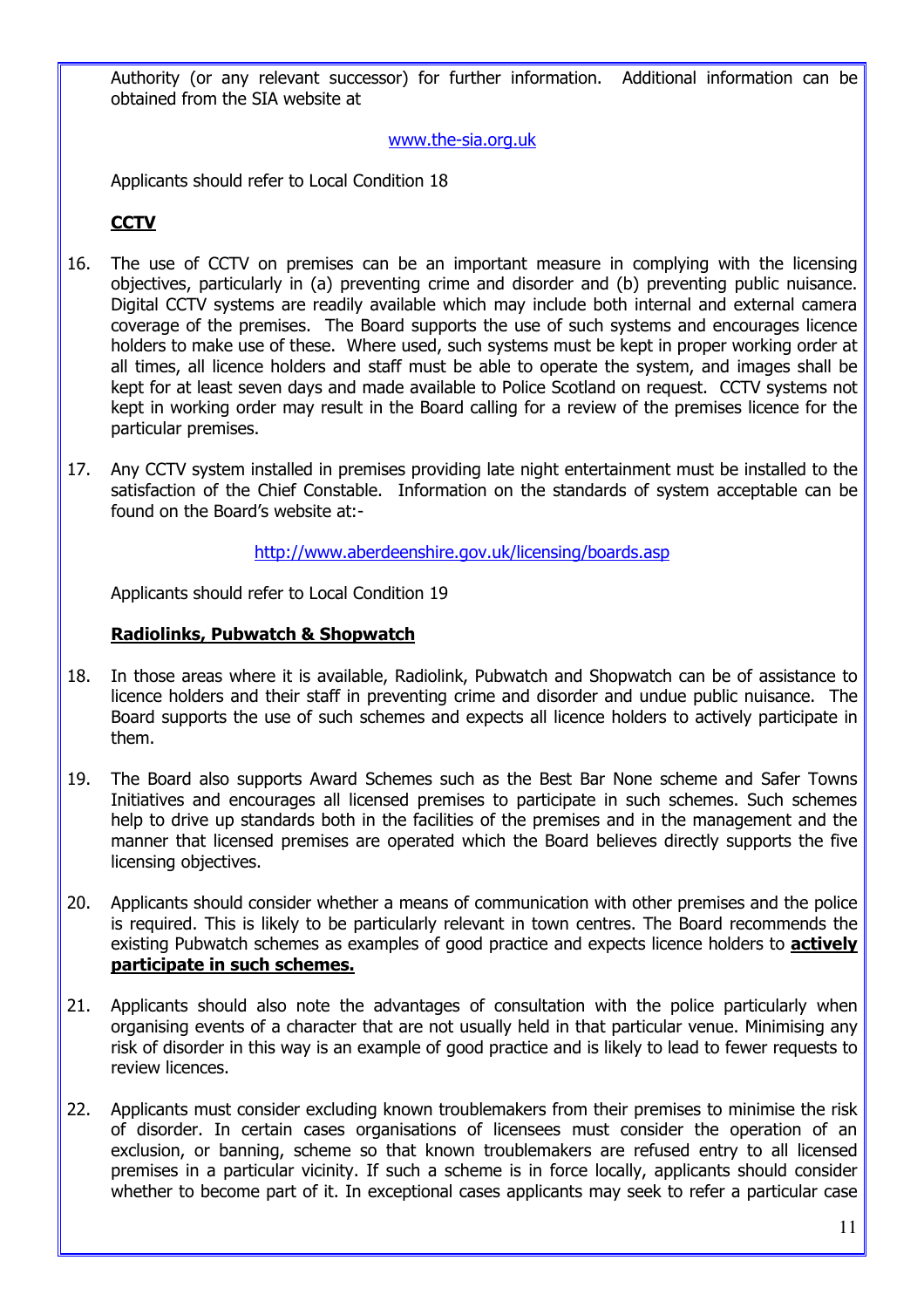to the Board for review or to the police for consideration of an Anti Social Behaviour Order (ASBO) to enforce an exclusion.

# Proof of Age/Underage Drinking

- 23. The Board strongly supports the use of any ID card bearing the Proof of Age Standards Scheme logo (PASS logo) available to all young persons under 26. To protect children and young persons and avoid crime, it is now a mandatory condition attaching to all premises licences that there must be an age verification policy in relation to the sale of alcohol within the premises.
- 24. Licence holders must practice due diligence to avoid underage sales. Due diligence will include:
	- a) requiring ID (Proof of Age) if the customer appears under 25. This should also include clear signage to leave customers in no doubt as to the policy;
	- b) Training staff in the use of the policy;
	- c) Ensuring that staff and customers comply with the policy;
	- d) Keeping records regarding compliance including refusals.

#### Glass and Bottles

- 25. Glasses and bottles may on occasion be used as weapons in and near licensed premises and can and do cause serious injury.
- 26. Applicants are expected to take reasonable steps to prevent the removal of glasses and opened bottles from premises (including authorised pavement seating areas and beer gardens). The Board will consider the use of plastic containers or beakers in outdoor areas on a case-by-case basis.
- 27. Applicants should also consider policies which provide that, on appropriate occasions, all drinks are dispensed into plastic containers and that at certain times during late hours of operation and/or when significant numbers of people are on the premises there is exclusive use of toughened glassware and plastic bottles.

#### Bye-laws on Alcohol in Designated Places

- 28. Aberdeenshire Council has introduced bye-laws prohibiting the consumption of alcohol in designated public places.
- 29. The effect of the bye-laws are that any person who consumes alcoholic beverages in a designated public place shall be guilty of an offence. Licensed canteens, licensed premises and Registered Clubs are exempt from these bye-laws. The bye-laws also state that they shall not have effect on  $31<sup>st</sup>$  December from 6.00p.m. until the end of that day on 1 January until 6.00a.m.
- 30. As licensed premises are exempt, applicants should take care to clearly mark on layout plans where external areas such as beer gardens are to be counted as part of the licensed premises.
- 31. Where such orders are in force applicants should take reasonable steps to inform customers of the existence and effect of such an order. This may include the display of a notice to that effect at exit points from the building.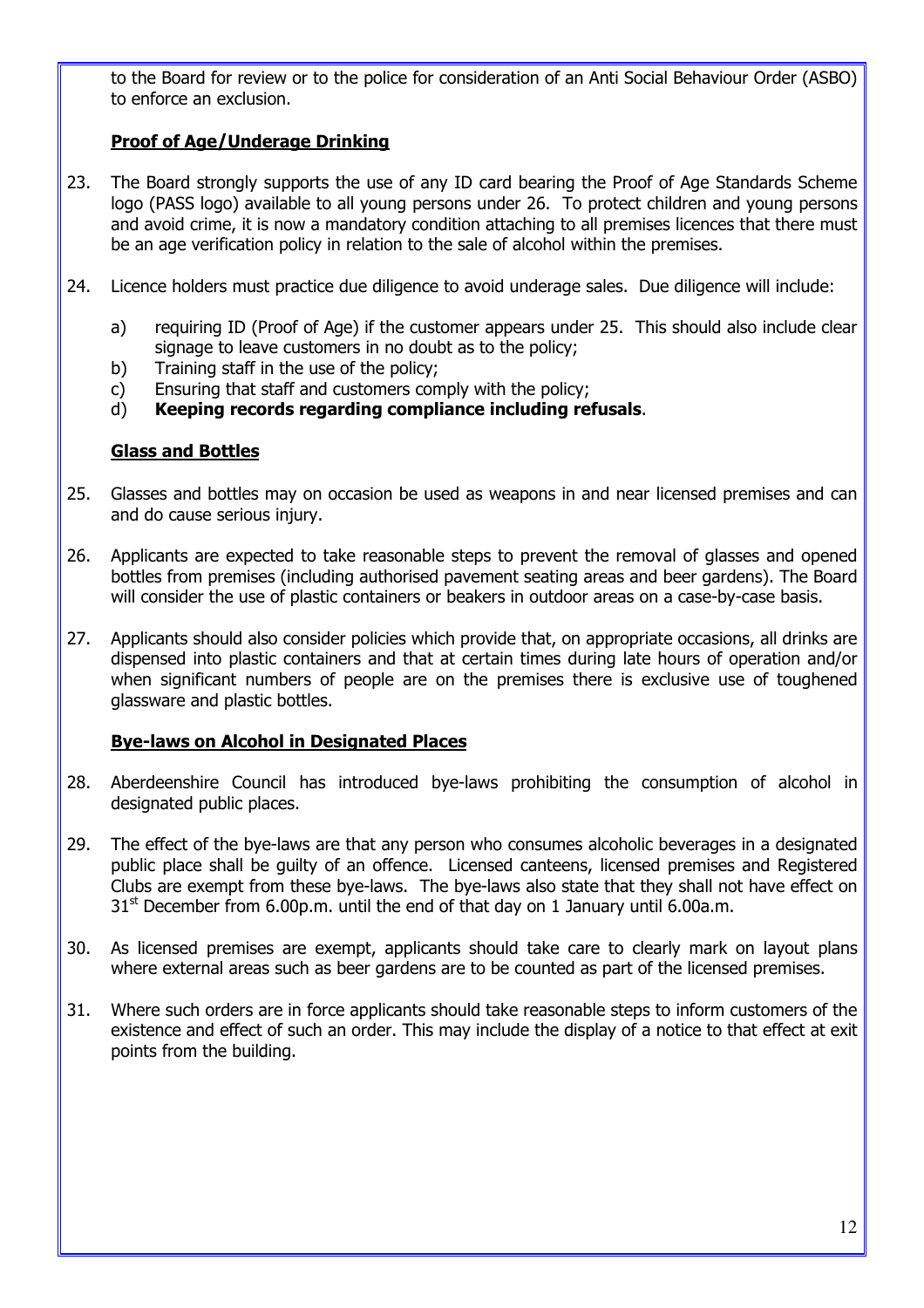#### Lockfast Stores

- 32. The Board expects all alcohol not on display within the premises to be kept in a designated lockfast store within the premises. This greatly reduces the risk of premises being the subject of theft, particularly in a rural area such as North Aberdeenshire.
- 33. The location of the lockfast store should also be shown on the layout plans attached to premises licences.

Applicants should refer to Local Condition 6

#### Relationship With Other Licensing Objectives

Please see also Section B on Securing Public Safety and Section C on Prevention of Public Nuisance.

# ACTIONS

#### Prevention of Crime and Disorder

To work in partnership with relevant bodies to address crime and disorder in our communities and to promote the reduction of alcohol-related crime and anti-social behaviour.

#### What needs to change?

- Enforcement of the alcohol bye-laws
- Number of violent incidents at licensed premises
- Number of common assaults at licensed premises
- Number of licensing offences
- Number of anti-social behaviour offences at licensed premises
- Number of reviews relating to this objective brought before the Board

#### How will we know whether this has changed?

- Increased availability of crime prevention literature for use by the Trade
- Statistics from Police Scotland in relation to:-
	- $\circ$  How many people have been issued with a warning under the Peterhead Alcohol Bye-law? Of those how many failed to desist when asked to do so?
	- o Recorded breaches of the Fraserburgh Alcohol Bye-Law.
	- o Recorded serious violent crime at or near to licensed premises.
	- o Detected serious violent crime at or near to licensed premises.
	- o Recorded common assault at or near to licensed premises.
	- o Detected common assault at or near to licensed premises.
	- o Recorded licensing offences under the Licensing (Scotland) Act 2005.
	- o Detected licensing offences under the Licensing (Scotland) Act 2005.
	- o Recorded anti-social behaviour crimes at or near to licensed premises.
	- o Detected anti-social behaviour crimes at or near to licensed premises.
	- o How many premises in North Aberdeenshire are subject to a Formal Licensing Intervention?
	- o How many Formal Licensing Interventions were satisfactorily resolved?
	- $\circ$  How many reviews led by Police Scotland in connection with breaches of this licensing objective after a Formal Licensing Invervention have been brought to the Board this year?
	- o How many reviews led by Police Scotland in connection with breaches of this licensing objective were so severe that they were brought straight to the Board without going through the Formal Licensing Intervention process?
- How many reviews led by the LSO in connection with breaches of this licensing objective have been brought to the Board this year?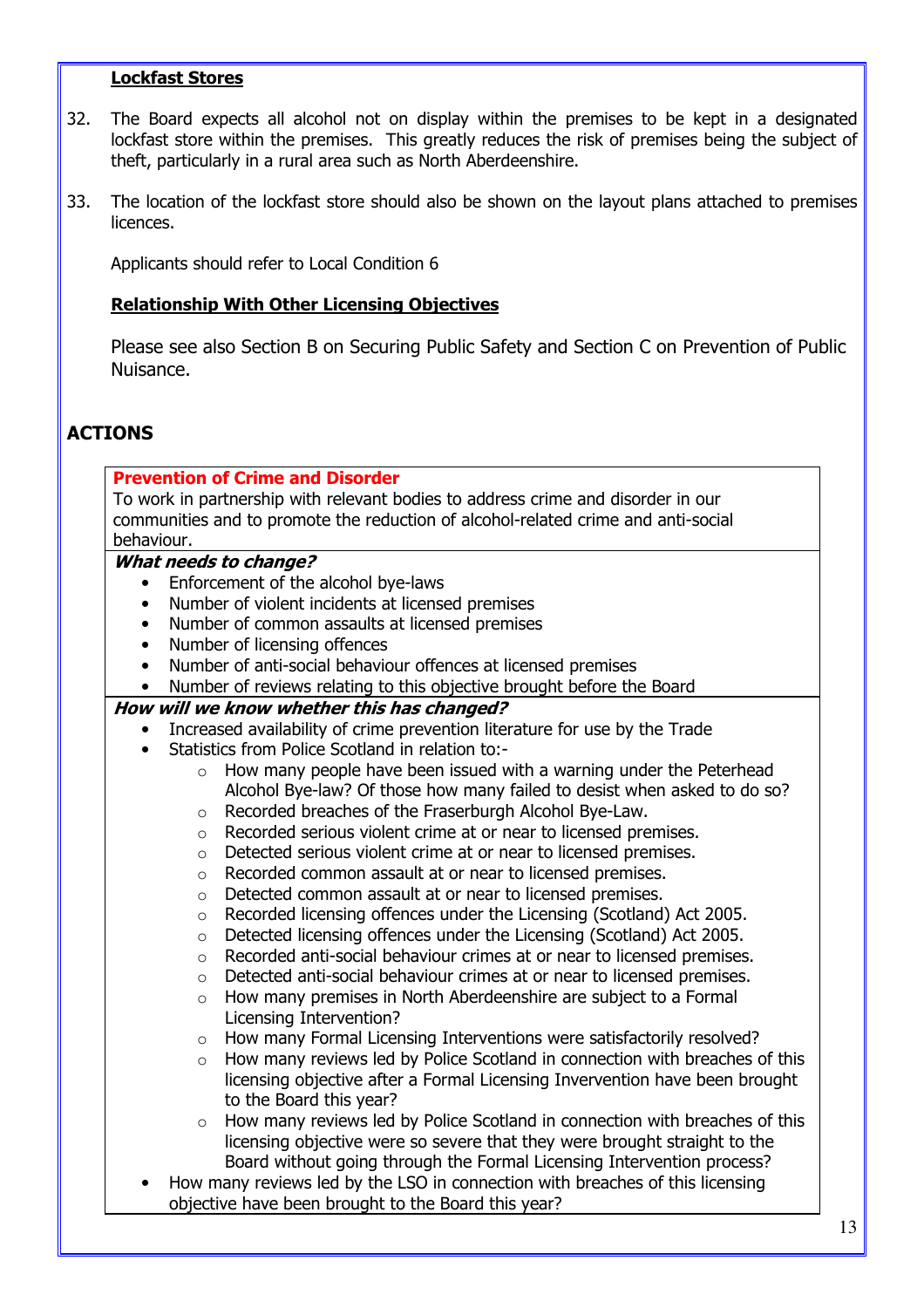- How many premises are actively participating in Pubwatches and Shopwatches?
- How many customers have been banned by Pubwatches/Shopwatches on grounds of crime and disorder in the last year?

#### What Partners do we need to work with to make this happen?

- Area Committees
- Citizen's Panel
- Community Planning Board
- Licensing Forum
- Licensing Standards Officers
- Licensed Trade
- Local Community Planning Partnership
- Northern Community Justice Authority
- Police Scotland
- Pubwatch
- Shopwatch

# How will we go about doing this?

What the Board will do

- Raise awareness of the licensing system.
- Impose local conditions on licensed premises where appropriate.
- Engage with Pubwatches on a regular basis.
- Meet with the Trade once a year to discuss areas of concern.
- Liaise with local Area Committees, Police Scotland and local press regarding the implementation of the alcohol bye-laws.

What the Board expect of the Trade

- Compliance with any local conditions attached to their licence.
- Participation in Award Schemes.
- Participation in Pubwatch and Shopwatch where appropriate.
- The display crime prevention literature within premises.
- Co-operation with our partner agencies in providing evidence in relating to crime and disorder.
- To revise and update Licensing Objectives Risk Assessments regularly.

What the Board expect of the Forum

- To keep under review the operation of the Licensing (Scotland) Act 2005 in their Area
- To review of the functions exercised by the Board
- To provide evidence of consultation with the community that they represent in all dealings with the Board.

What the Board expect of other Partners

- Enforcement of the alcohol bye-Laws where appropriate
- Provision of the Statistics to evidence the success or otherwise of the Policy.
- To gauge opinion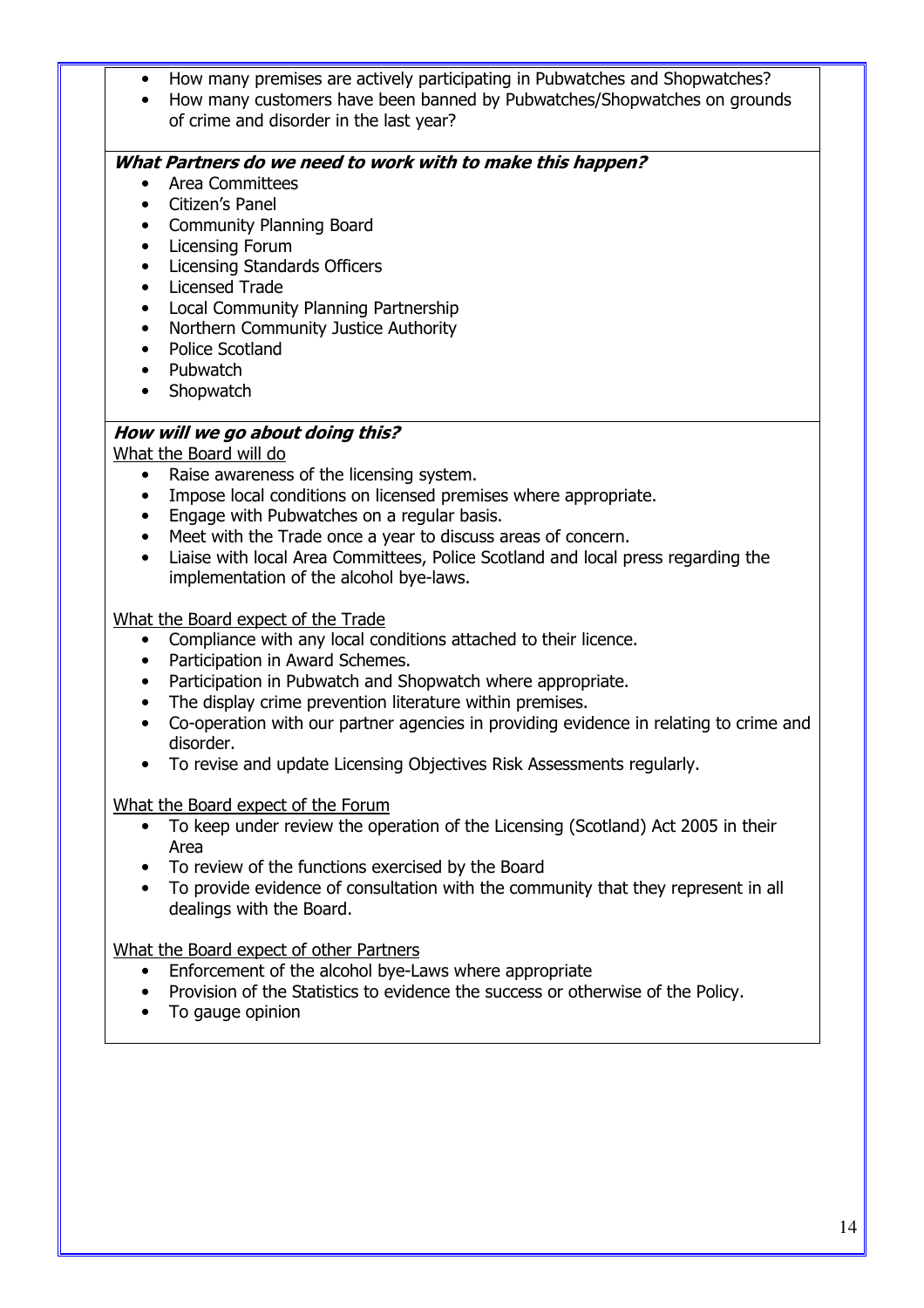# B: SECURING PUBLIC SAFETY

1. The Board is committed to ensuring that the safety of any person visiting or working in, or in the vicinity of, licensed premises is not compromised.

# **Capacity**

- 2. Capacity limits will be included in all operating plans attached to premises licences. These limits will be set by the Board, in conjunction with Building Standards, and with the agreement of the licence holder. Applicants should note that the Board might seek to impose capacity conditions where there are no such limits following representations on safety grounds.
- 3. Applicants should demonstrate how they intend to control and maintain the agreed capacity levels within the venue.

#### Good Housekeeping

- 4. Applicants should consider risks associated with:
	- a) preparation of food and drink
	- b) risk of burns and scalding
	- c) first aid provision
	- d) use of special effects e.g strobe lighting, smoke machine, pyrotechnics
	- e) evacuation procedures
	- f) procedures for dealing with people who fall ill, including those affected by drugs or alcohol
	- g) children and young persons accessing the premises

Applicants should refer to Local Conditions 1- 3, 7-12

#### **Equalities**

5. Consideration should be given to equalities issues when completing an application and related risk assessment. This section may be revised following the implementation of the provisions of the Criminal Justice (Scotland) Act 2010 and the Alcohol (Scotland) Act 2010 relating to the provision of disability access statements, which is being considered by the Scottish Parliament this term as part of the Regulatory Reform Bill.

#### Condition of Premises

- 6. Licence holders and their staff are expected to ensure that premises, both internally and externally, are maintained in good, clean and tidy condition at all times.
- 7. The Board will carry out spot checks of premises from time to time.

Applicants should refer to Local Conditions 1-3

#### Relationship With Other Licensing Objectives

Please see also Section A on Prevention of Crime and Disorder and Section C on Prevention of Public Nuisance.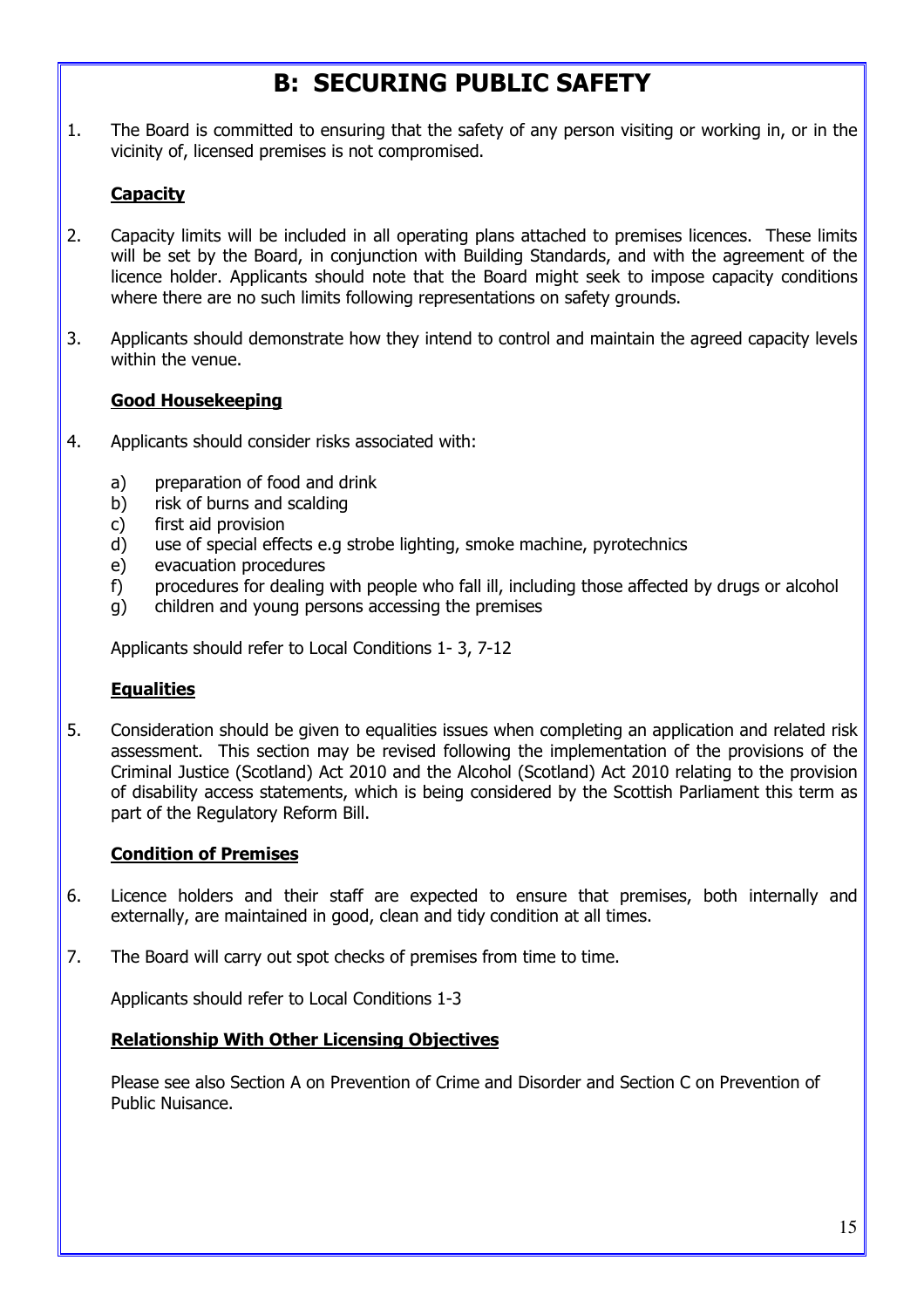# ACTIONS

#### Securing Public Safety

To work in partnership with relevant bodies to address issues of public safety in our communities and to promote the reduction of alcohol-related crimes and anti-social behaviour.

#### What needs to change?

- Increased awareness of public safety
- Perceptions around feeling unsafe in our area
- Numbers of violent incidents at licensed premises
- Number of reviews relating to this objective brought before the Board

#### How will we know whether this has changed?

- Increased availability of personal safety equipment through local Community Safety **Groups**
- Statistics from Police Scotland in relation to:
	- o Recorded serious violent crime at or near to licensed premises.
	- o Detected serious violent crime at or near to licensed premises.
	- $\circ$  How many reviews led by the Police in connection with breaches of this licensing objective have been brought to the Board this year?
	- o How many premises in North Aberdeenshire are subject to a Formal Licensing Intervention?
	- o How many Formal Licensing Interventions were satisfactorily resolved?
	- $\circ$  How many reviews led by Police Scotland in connection with breaches of this licensing objective after a Formal Licensing Invervention have been brought to the Board this year?
	- o How many reviews led by Police Scotland in connection with breaches of this licensing objective were so severe that they were brought straight to the Board without going through the Formal Licensing Intervention process
- Sustaining the work of the Street Pastors.
- How many reviews led by the LSO in connection with breaches of this licensing objective have been brought to the Board this year?
- How many premises are represented on Pubwatches and Shopwatches?
- How many customers have been banned by Pubwatches and Shopwatches on grounds of securing public safety in the last year?
- Promotion of Scottish Fire and Rescue Service Fire safety checks in on and off-sale premises.
- How many of our licensed premises have specific Drug Policies?

• How many of our licensed premises have Written Dispersal Policies?

### What Partners do we need to work with to make this happen?

- Area Committees
- Citizen's Panel
- Community Planning Board
- Licensing Forum
- Licensing Standards Officers
- Licensed Trade
- Local Community Planning Partnership
- Police Scotland
- Pubwatches
- Scottish Fire and Rescue Service
- Shopwatches

### How will we go about doing this?

What the Board will do

• Raise awareness of the licensing system.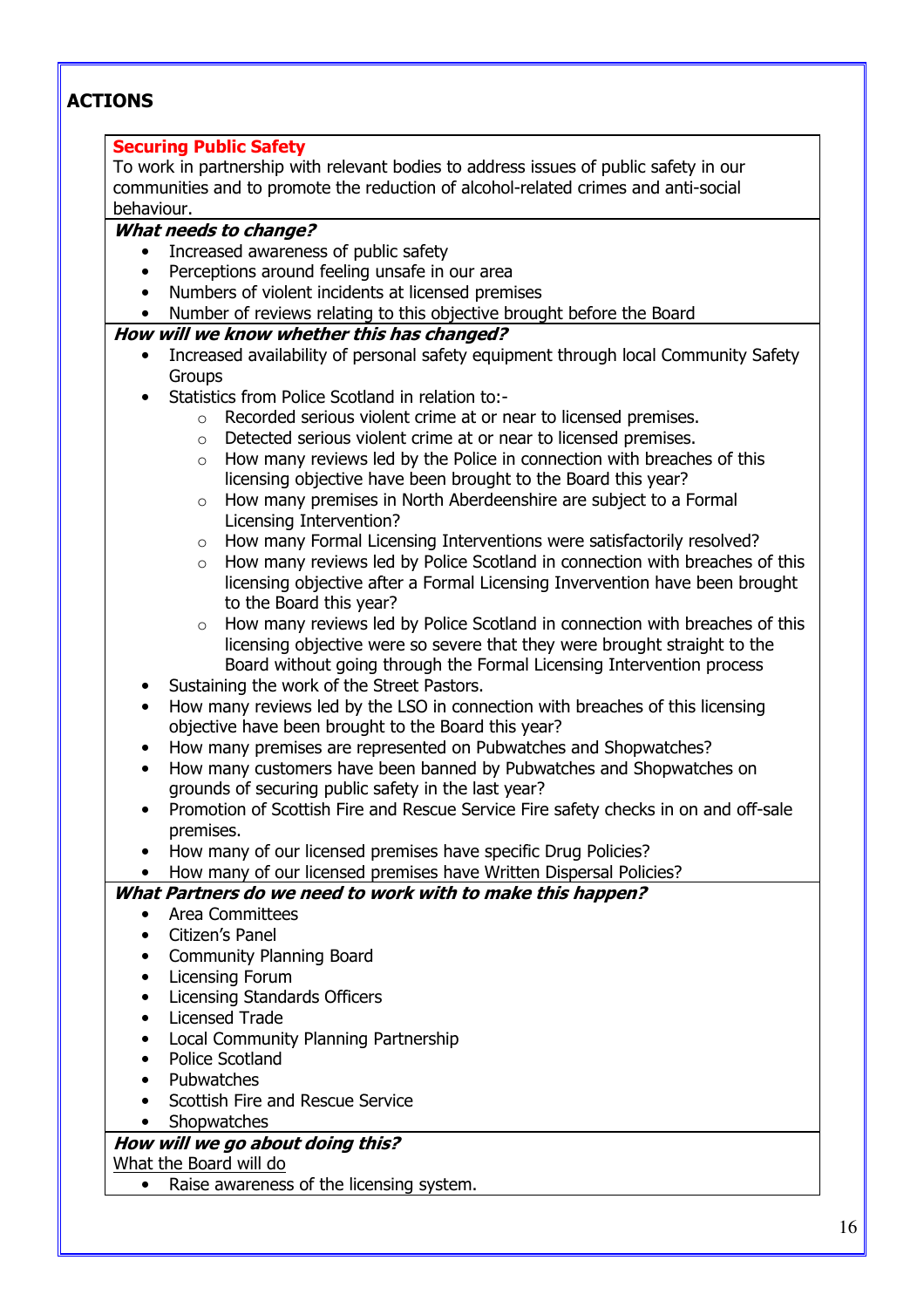- Impose local conditions on licensed premises where appropriate.
- Engage with Pubwatches on a regular basis.
- Meet with the Trade once a year to discuss areas of concern.
- Liaise with Partners and local press regarding the implementation of the alcohol byelaws.

What the Board expect of the Trade

- Compliance with any local conditions attached to their licence.
- Participation in the Award Schemes.
- Participation in Pubwatch and Shopwatch where appropriate.
- Co-operation with our partner agencies in providing evidence in relation to public safety issues.

What the Board expect of the Forum

- To keep under review the operation of the Licensing (Scotland) Act 2005 in their Area
- To review the functions exercised by the Board
- To provide evidence of consultation with the community that they represent in all dealings with the Board.

What the Board expect of other Partners

- Provision of statistics to evidence the success or otherwise of the Policy
- Provisions of opportunity for the public to purchase personal safety equipment by local Community Safety Groups
- Provision of the Anti-Social Behaviour Strategy and regular updates to the Board
- To gauge opinion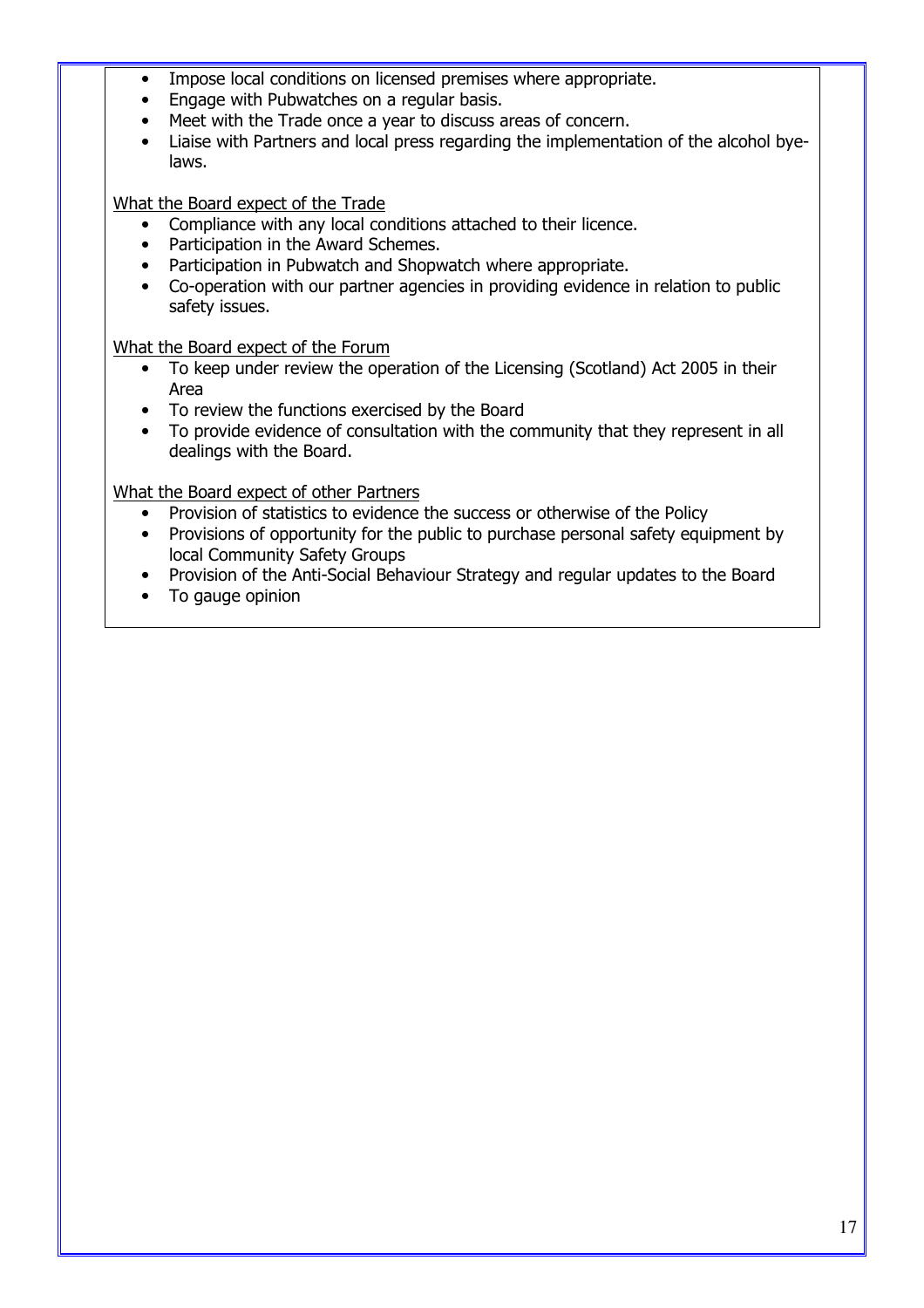# C: PREVENTING PUBLIC NUISANCE

- 1. The Board wishes to protect and maintain the amenity of neighbouring residents and occupiers of other businesses from any adverse consequences of the operation of licensed premises whilst at the same time recognising the valuable, cultural, social and business importance that licensed premises provide.
- 2. Licence holders must also recognise that they have a responsibility to the amenity of the communities they serve.

Applicants should refer to Local Conditions: 1-3, 13-17

#### **Noise**

- 3. No noise from amplified and non-amplified music, singing and speech sourced from licensed premises shall be audible in any adjoining property after 11.00p.m.
- 4. Applicants should consider the steps to be taken to ensure patrons and staff leave the premises safely and quietly. This will be of greater importance between 11 p.m. and 7 a.m. than at other times of the day.
- 5. Applicants should consider the arrangements made or proposed for parking by patrons, and the effect of parking by patrons on local residents including the slamming of vehicle doors, vehicle horns, vehicle stereos, noise from engines idling, and vehicle exhaust fumes.
- 6. In considering applications from pubs, clubs and similar premises and activities the Board expects licence holders to have regard to any guidance published such as the Good Practice Guide on the control of noise from pubs and clubs published by the Institute of Acoustics (available to purchase) at:

#### http://www.ioa.org.uk/publications.asp.

7. The Board also expects licence holders to have regard to the Code of Practice on Environmental Noise Control at Concerts published by the Noise Council. Aberdeenshire Council's Environmental Health Service has provided a Guidance Note on Control of Noise, which is available on the Board's website at:

#### www.aberdeenshire.gov.uk

- 8. Particular care must be taken where the noise source is in the open air, e.g. beer gardens, play areas, car parks, access roads, temporary structures or queues.
- 9. Applicants should consider any special measures that should be adopted in premises located near to sensitive premises such as nursing homes, hospitals or places of worship.

Applicants should refer to Local Condition 4.

#### Litter

10. The provision of hot food after 11.00p.m. is often associated with the problem of litter affecting the streets and properties surrounding licensed premises. Applicants should determine and implement steps to prevent additional litter (e.g. food waste and food packaging, cans, bottles) in the vicinity of their premises. Such steps may include an agreed cleaning schedule. A late hours catering licence may also be required for provision of food outwith operating hours. Further guidance on late hours catering licences is available from the Depute Clerk.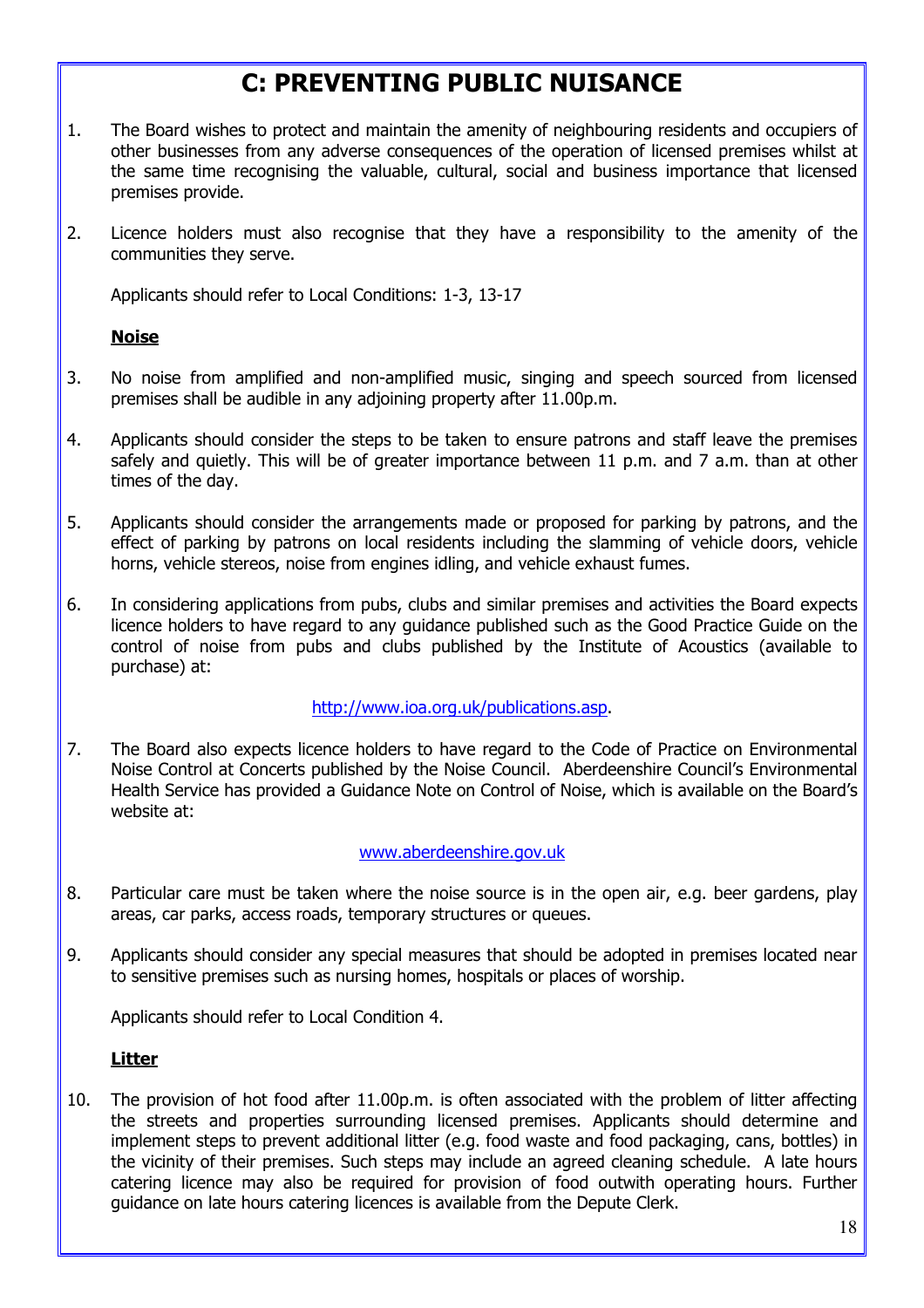Applicants should refer to Local Conditions 1-3, 10

#### **Oueues**

11. Applicants should consider the steps to be taken to prevent queuing (either by pedestrian or vehicular traffic). If some queuing is inevitable then queues should be formed away from neighbouring premises or be otherwise managed to prevent disturbance or obstruction, for example, making provision for queuing inside the premises.

### **Transport**

- 12. Applicants should consider whether there is sufficient provision of transport for patrons. Failure to do so may result in nuisance due to patrons loitering in the vicinity of the premises, particularly after closing, and this will be considered a serious failure.
- 13. Applicants should consider whether the service of the premises by licensed taxi or private hire vehicles is likely to disturb local residents and take reasonable steps to prevent disturbance from this source. Examples of actions that can be taken include arrangements for door staff to advise customers that their transport has arrived and phones in entrance lobbies perhaps linked directly to licensed taxi or private hire companies. Licence holders have also made arrangements with taxi operators and the police to have taxis wait in public car parks near licensed premises and have stewards direct customers to the public car park at close of business. This reduces nuisance to nearby residents from engines running in idling taxis and aids dispersal of patrons from the premises.

#### Relationship with other licensing objectives

Please see also Section A on Prevention of Crime and Disorder and Section B on Securing Public Safety.

# ACTIONS

#### Prevention of Public Nuisance

To work in partnership with relevant bodies to address issues of public nuisance in our communities.

#### What needs to change?

- Numbers of noise, odour and litter problems in and around licensed premises
- Reduction in the number of reviews relating to this objective brought before the Board

#### How will we know whether this has changed?

- Statistics from Police Scotland in relation to:
	- o Anti-social behaviour at and near to licensed premises.
	- $\circ$  How many reviews led by the Police in connection with breaches of this licensing objective have been brought to the Board this year?
	- o How many premises in North Aberdeenshire are subject to a Formal Licensing Intervention?
	- o How many Formal Licensing Interventions were satisfactorily resolved?
	- o How many reviews led by Police Scotland in connection with breaches of this licensing objective after a Formal Licensing Intervention have been brought to the Board this year?
	- $\circ$  How many reviews led by Police Scotland in connection with breaches of this licensing objective were so severe that they were brought straight to the Board without going through the Formal Licensing Intervention process?
- How many reviews led by the LSO in connection with breaches of this licensing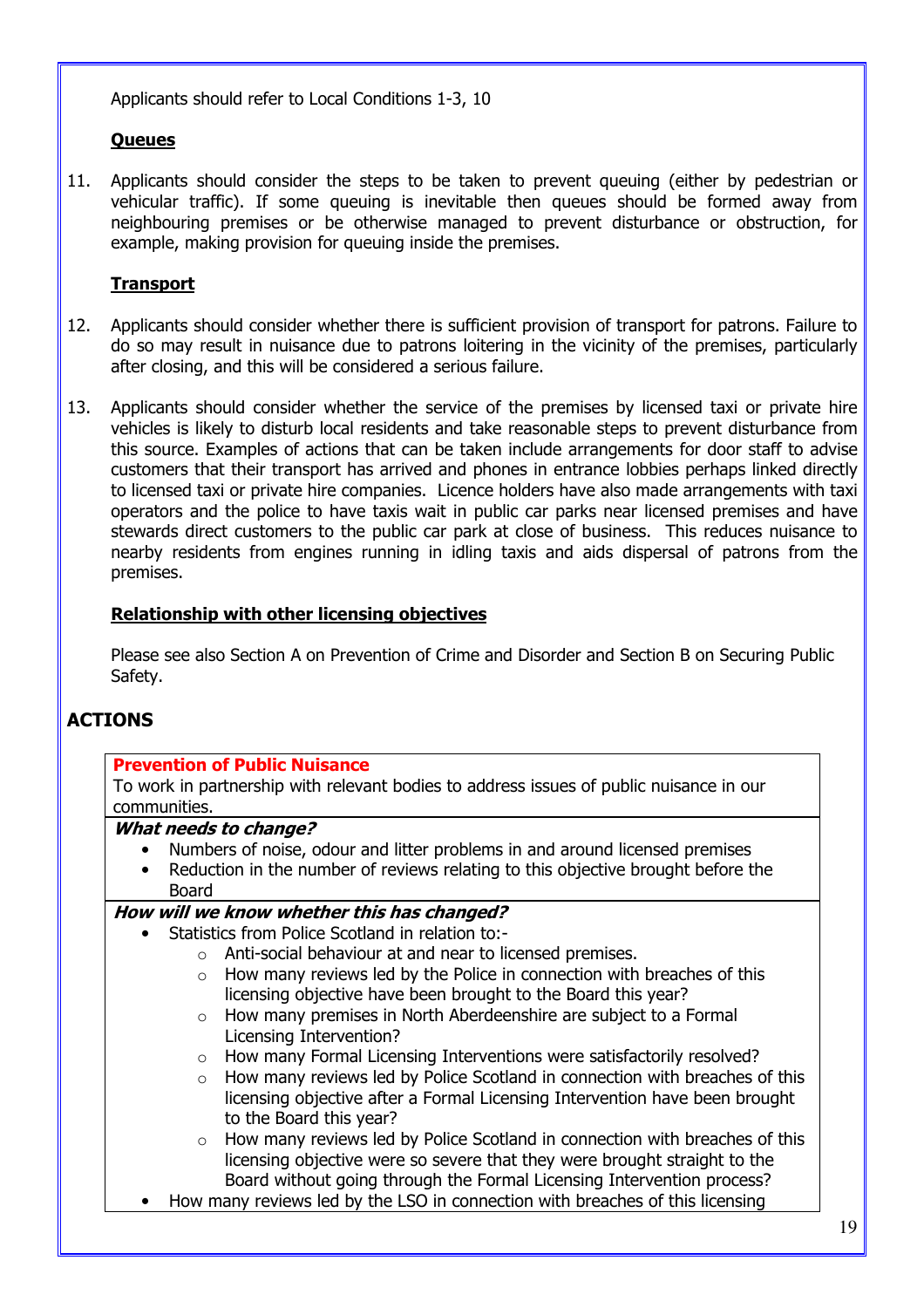objective have been brought to the Board this year?

- How many mediations have taken place with LSO in relation to nuisance? How many of these have been successful?
- How many of the following types of complaints have been lodged with Environmental Health in connection with and in relation to licensed premises:
	- o noise
	- o litter
	- o odour
	- o Of these how many have been successfully resolved?

### What Partners do we need to work with to make this happen?

- Area Committees
- Citizen's Panel
- Community Planning Board
- Environmental Health
- Licensing Forum
- Licensing Standards Officers
- Licensed Trade
- Local Community Planning Partnership
- Local interest groups
- Police Scotland

# How will we go about doing this?

What the Board can do

- Raise awareness of the licensing system.
- Impose local conditions on licensed premises where appropriate.
- Engage with Pubwatches on a regular basis.
- Meet with the Trade once a year to discuss areas of concern.
- Liaise with Partner Agencies and local press regarding the implementation of the alcohol bye-laws.

### What the Board expect of the Trade

- Compliance with any local conditions attached to their licence.
- Participation in the Award Schemes.
- Participation in Pubwatch and Shopwatch where appropriate.
- Co-operation with our partner agencies in providing evidence in relation to public safety issues.

### What the Board expect of the Forum

- To keep under review the operation of the Licensing (Scotland) Act 2005 in their Area
- To review the functions exercised by the Board
- To provide evidence of consultation with the community that they represent in all dealings with the Board.

### What the Board expect of other Partners

- Provision of statistics to evidence the success or otherwise of the Policy
- Provision the Anti-Social Behaviour Strategy and regular updates to the Board
- To gauge opinion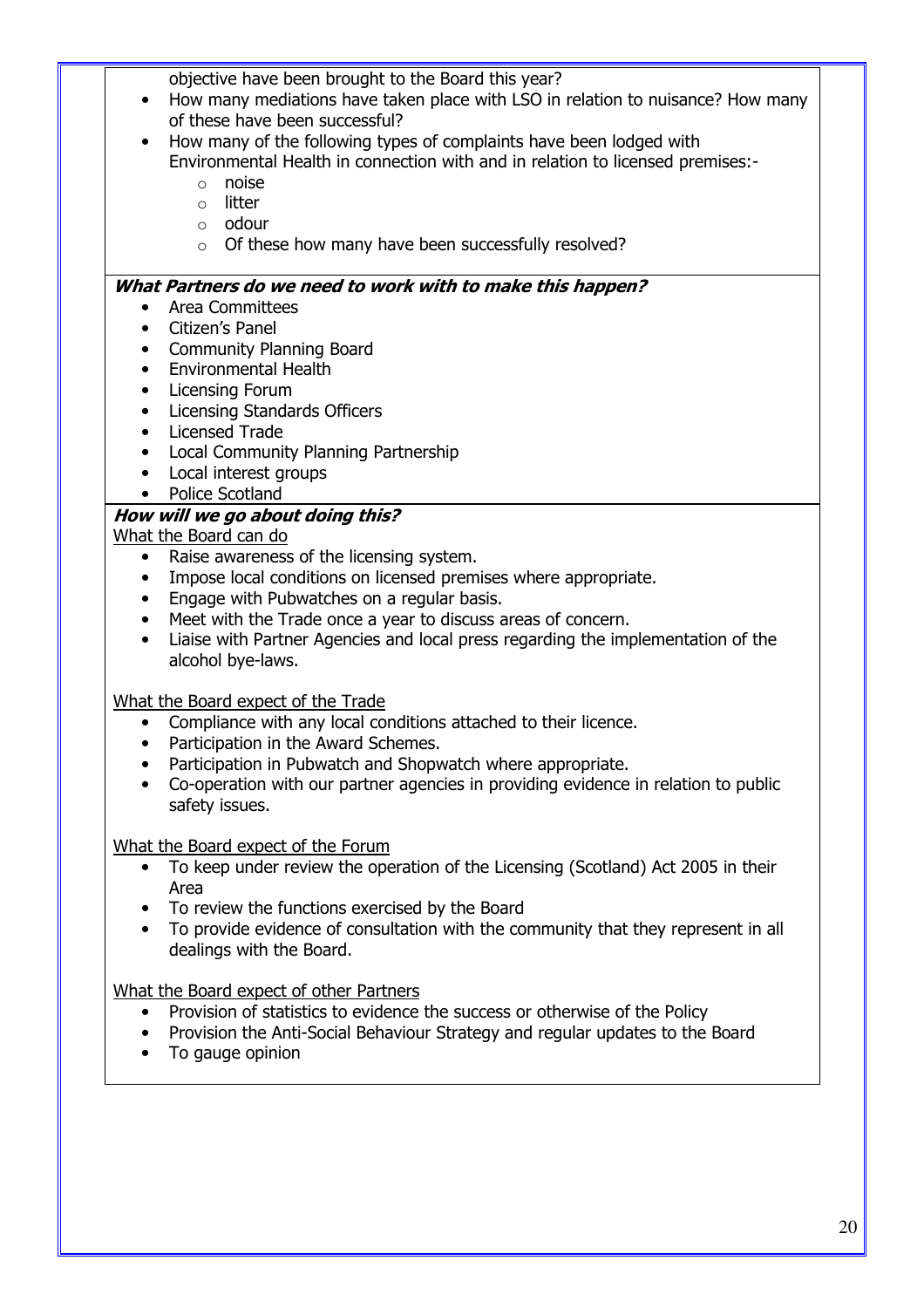# D: PROTECTING AND IMPROVING PUBLIC HEALTH

- 1. The Board wishes to see premises thriving in North Aberdeenshire but this cannot be at the expense of patrons' health and wellbeing. The Board will have regard to the views of the relevant bodies responsible for, and interested in, the protection and improvement of public health in North Aberdeenshire. It will take advice from those relevant bodies. Additionally, NHS Grampian Public Health Directorate is now a statutory consultee and is consulted on all applications for grant of premises licences and major variations of premises licences.
- 2. Applicants will be expected to demonstrate that suitable and sufficient measures have been identified and will be implemented and maintained to protect patrons' health. Such measures may include:-

#### For On Sale Premises

- a) Making available information with regard to sensible drinking,
- b) Contact points where assistance can be obtained for problem drinking
- c) Promotion of designated driver schemes
- d) Easy availability of small 125ml glasses, or 25ml measures instead of 35ml measures
- e) Support customers in increasing awareness of the number of units of alcohol they are consuming to be aware of the drink-driving limits
- f) Additional training of bar staff, beyond the statutory minimum requirements, particularly in relation to the effects of alcohol on the body
- g) The use of plastic or toughened glassware
- h) Prevention of overcrowding
- i) Robust refusal system and recording of refusals procedures
- j) Calling last orders in plenty of time
- k) Reduce vertical drinking
- l) Providing a good range of reasonably priced soft drinks and/or driver's shelves
- m) Stock a reasonable range of lower ABV and alcohol free beers and wines
- n) Inviting Public Health agencies to Shows/Games to deliver public health promotional messages in relation to alcohol and drugs.

#### For Off Sale Premises

- o) Making available information with regard to sensible drinking
- p) Stock a reasonable range of lower ABV and alcohol free beers and wines
- q) Additional training of staff, beyond the statutory minimum requirements, particularly in relation to the effects of alcohol on the body
- r) Robust refusals system and recording of refusals procedure
- s) Context of alcohol displays in relation to other permitted products
- 3. The Board expects applicants to promote sensible drinking. The Board also expects applicants to apply an appropriate drug policy such as "Drugs on Licensed Premises" Published by Scottish Business Crime Centre (now re-named Business Resilience Centre).

Applicants should refer to Local Conditions 1, 17, 21-25

### Vertical Drinking

4. The Board is concerned about so-called vertical drinking establishments. Particular attention will be paid to any applications for a premises licence with a disproportionate amount of standing accommodation. The Board expects all such premises to accommodate patrons with a minimum of 25% seating space.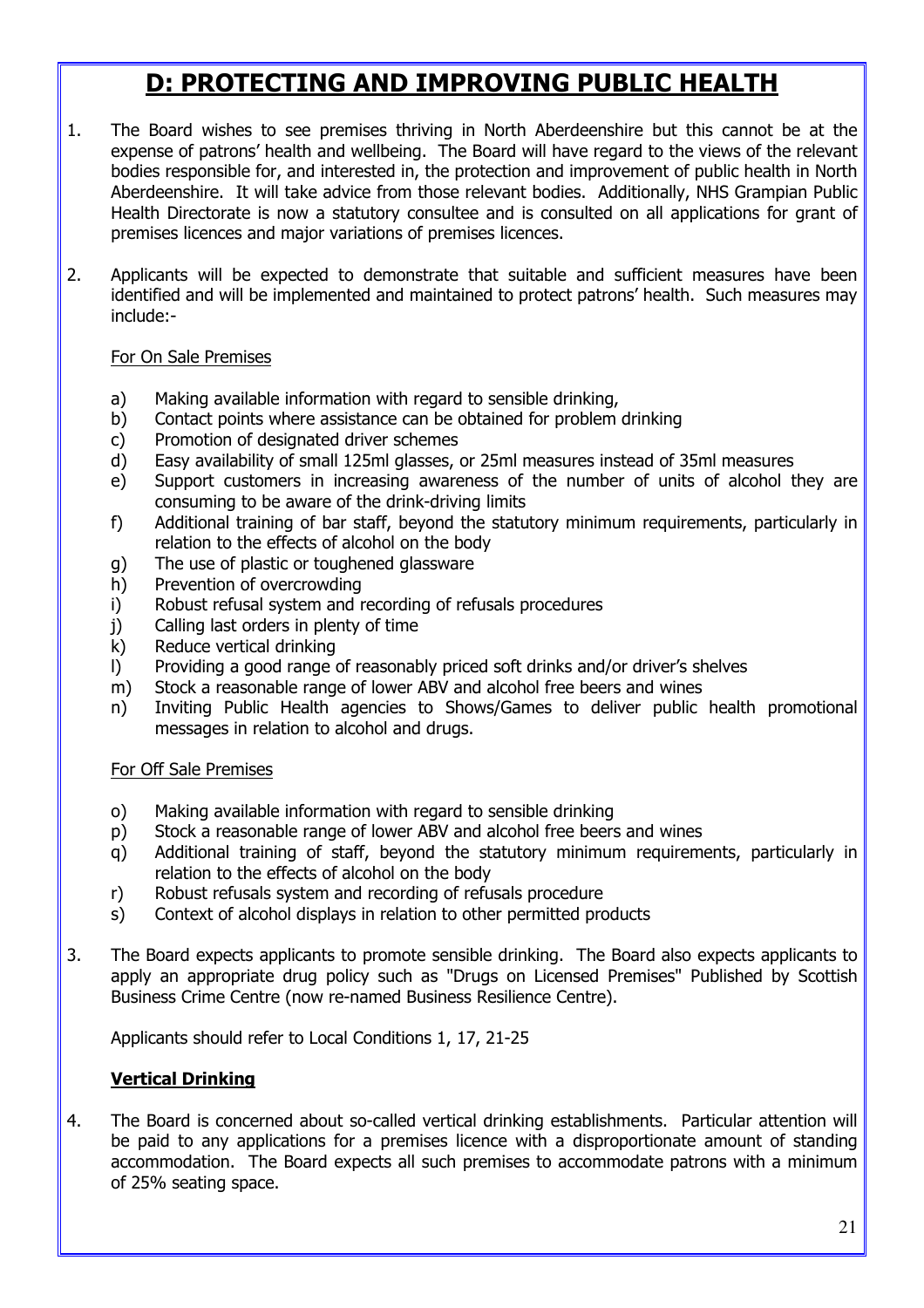#### Premises with Restricted Sale of Alcohol

- 5. Some businesses only supply restricted types of alcohol, restricted volumes and restricted containers, e.g. florists only supplying champagne, Kilt makers and woollen mills only supplying whisky miniatures or High street stores only supplying alcohol in gift sets. These premises do require a premises licence.
- 6. Some businesses also restrict the places they display alcohol to particular parts of their premises or restrict the provision of alcohol to a percentage of their floor space.
- 7. The Board may consider, where necessary, on a case-by-case basis, imposing conditions to ensure these restrictions are adhered to.

#### Alcohol Displays

8. For information on alcohol displays please see the Guidance on Applying for a Premises Licence document at www.aberdeenshire.gov.uk.

#### Irresponsible Drinks Promotions

- 9. Measures stipulated by the Act include a prohibition on varying prices within a 72-hour period of a prior change and the need to tackle irresponsible promotions such as "happy hours".
- 10. The Scottish Government has revised the requirements in relation to irresponsible drinks promotions. Details of the requirements are listed at condition 13 of the mandatory conditions attaching to all premises licences, which can be accessed at www.aberdeenshire.gov.uk.
- 11. The Board requires clear evidence linking the sale of alcohol to an inducement to the consumer to immediately drink to excess before a promotion will be considered as possibly irresponsible.
- 12. Initially, complaints will be dealt with at a local level by the LSO, who will mediate between the Licence holder and the Board to agree whether or not any promotion breached the mandatory licence conditions. In most cases, it is hoped that these cases can be resolved in discussion between the LSO and the Licence holder without any sanctions being applied by the Board.
- 13. However, where the Board feels that further action is appropriate, it will instigate a review hearing to determine what action, if any, needs to be taken against the licence holder concerned.
- 14. The Board will view actions that encourage binge drinking as a serious matter.

#### **Smoking**

15. The Board refers licence holders and staff to the following website: http://www.clearingtheairscotland.com/ and the Board's guidance note on smoking, copies of which can be found on the Board's website at www.aberdeenshire.gov.uk. Licence holders have been effective in ensuring that patrons do not smoke within their premises, however, other issues can arise in the area around the premises such as noise nuisance, litter disorder, and smoke drift into neighbouring residences or back into the licensed premises. Licence holders and staff are expected to have sufficient measures in place to prevent such problems arising.

#### Relationship with Other Licensing Objectives

Please see also Section B on Securing Public Safety, Section C on Prevention of Public Nuisance and Section D on Protecting Children from Harm.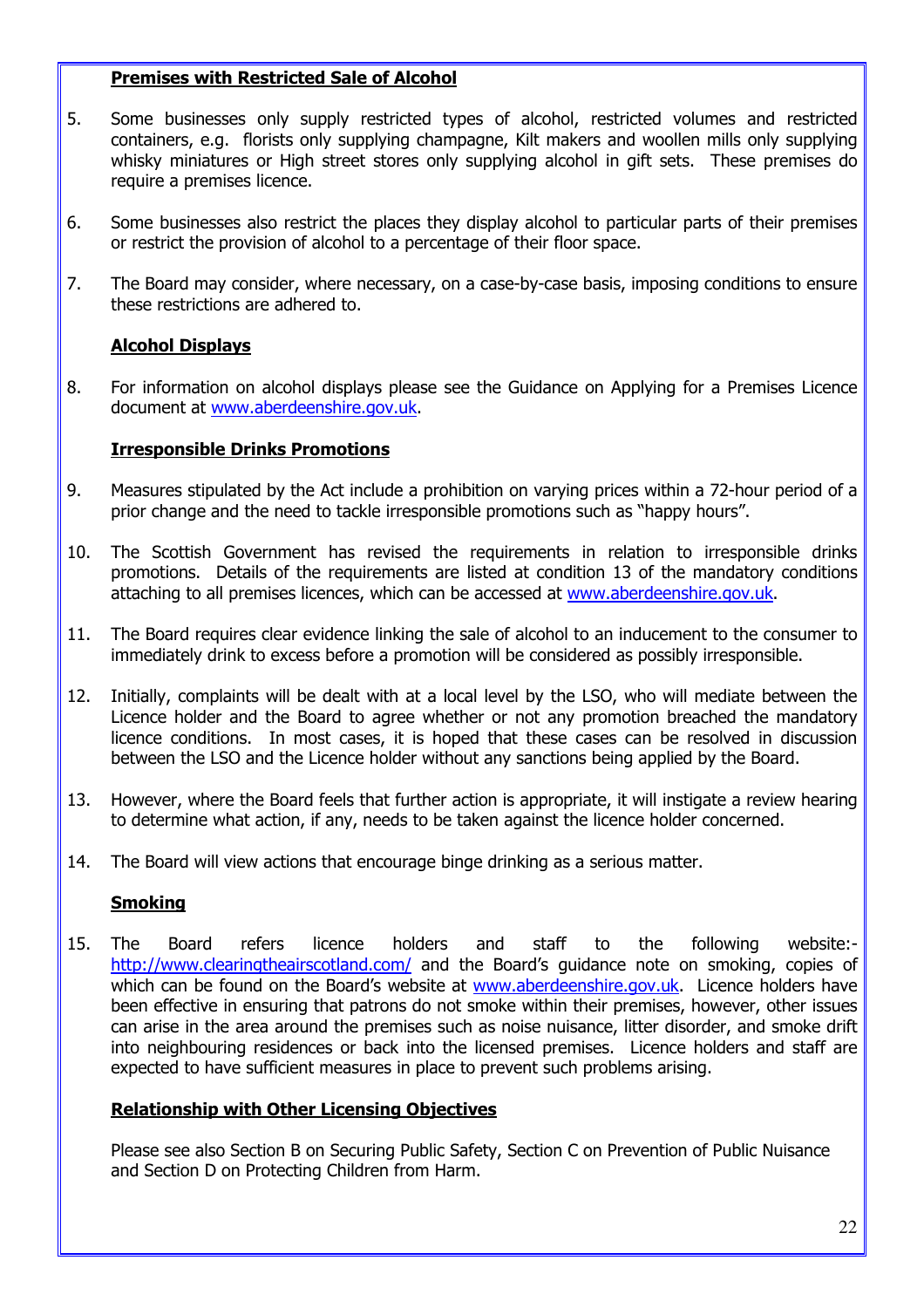|                                               | <b>ACTIONS</b>                                                                          |  |
|-----------------------------------------------|-----------------------------------------------------------------------------------------|--|
| <b>Protecting and Improving Public Health</b> |                                                                                         |  |
|                                               | To work in partnership with relevant bodies to promote public health in our communities |  |
|                                               | <b>What needs to change?</b>                                                            |  |
| $\bullet$                                     | Harm related to the supply of alcohol from licensed premises                            |  |
|                                               | Health inequalities due to alcohol consumption                                          |  |
| $\bullet$                                     | Engagement with the off-trade                                                           |  |
| $\bullet$                                     | Greater partnership working with NHS Grampian Public Health Directorate                 |  |
| $\bullet$                                     | Understanding of the scope of licensing and what can be delivered                       |  |
|                                               | How will we know whether this has changed?                                              |  |
|                                               | How many premises are displaying healthy living posters?                                |  |
| $\bullet$                                     | How many premises are using small 125ml measures?                                       |  |
| $\bullet$                                     | What proportion of premises are using 25ml measures as opposed to 35ml                  |  |
|                                               | measures?                                                                               |  |
|                                               | What is the on sales capacity in North Aberdeenshire?                                   |  |
| $\bullet$                                     | How many variations has there been to increase on sales capacity?                       |  |
| $\bullet$                                     | How many variations has there been to decrease on sales capacity?                       |  |
| $\bullet$                                     | What is the off sales capacity in North Aberdeenshire?                                  |  |
| $\bullet$                                     | How many variations has there been to increase off sales capacity?                      |  |
| $\bullet$                                     | How many variations has there been to decrease off sales capacity?                      |  |
|                                               | Statistics from NHS Grampian Public Health Directorate in relation to local health      |  |
|                                               | issues related to the consumption of alcohol.                                           |  |
|                                               | Statistics from Police Scotland in relation to:-                                        |  |
|                                               | How many reviews in connection with breaches of this licensing objective<br>$\circ$     |  |
|                                               | have been brought to the Board by Police Scotland this year?                            |  |
|                                               | How many premises in North Aberdeenshire are subject to a Formal<br>$\circ$             |  |
|                                               | Licensing Intervention?                                                                 |  |
|                                               | How many Formal Licensing Interventions were satisfactorily resolved?<br>$\circ$        |  |
|                                               | How many reviews led by Police Scotland in connection with breaches of this<br>$\circ$  |  |
|                                               | licensing objective after a Formal Licensing Intervention have been brought             |  |
|                                               | to the Board this year?                                                                 |  |
|                                               | How many reviews led by Police Scotland in connection with breaches of this<br>$\circ$  |  |
|                                               | licensing objective were so severe that they were brought straight to the               |  |
|                                               | Board without going through the Formal Licensing Intervention process?                  |  |
|                                               | How many reviews in connection with breaches of this licensing objective have been      |  |
|                                               | brought to the Board by LSO this year?                                                  |  |
|                                               | How many reviews in connection with breaches of this licensing objective have been      |  |
|                                               | brought to the Board by other bodies this year?                                         |  |
|                                               | How many mediations have taken place with LSO? How many of these have been              |  |
|                                               | successful?                                                                             |  |
|                                               | What Partners do we need to work with to make this happen?                              |  |
|                                               | Area Committees                                                                         |  |
| $\bullet$                                     | Citizen's Panel                                                                         |  |
| $\bullet$                                     | <b>Community Planning Board</b>                                                         |  |
|                                               | <b>Environmental Health</b>                                                             |  |
| $\bullet$                                     | <b>Licensing Forum</b>                                                                  |  |
|                                               | Licensing Standards Officers                                                            |  |
| $\bullet$                                     | <b>Licensed Trade</b>                                                                   |  |
|                                               |                                                                                         |  |
|                                               |                                                                                         |  |
|                                               | Local Community Planning Partnership<br>NHS Grampian Public Health Directorate          |  |

• Impose local conditions on licences

23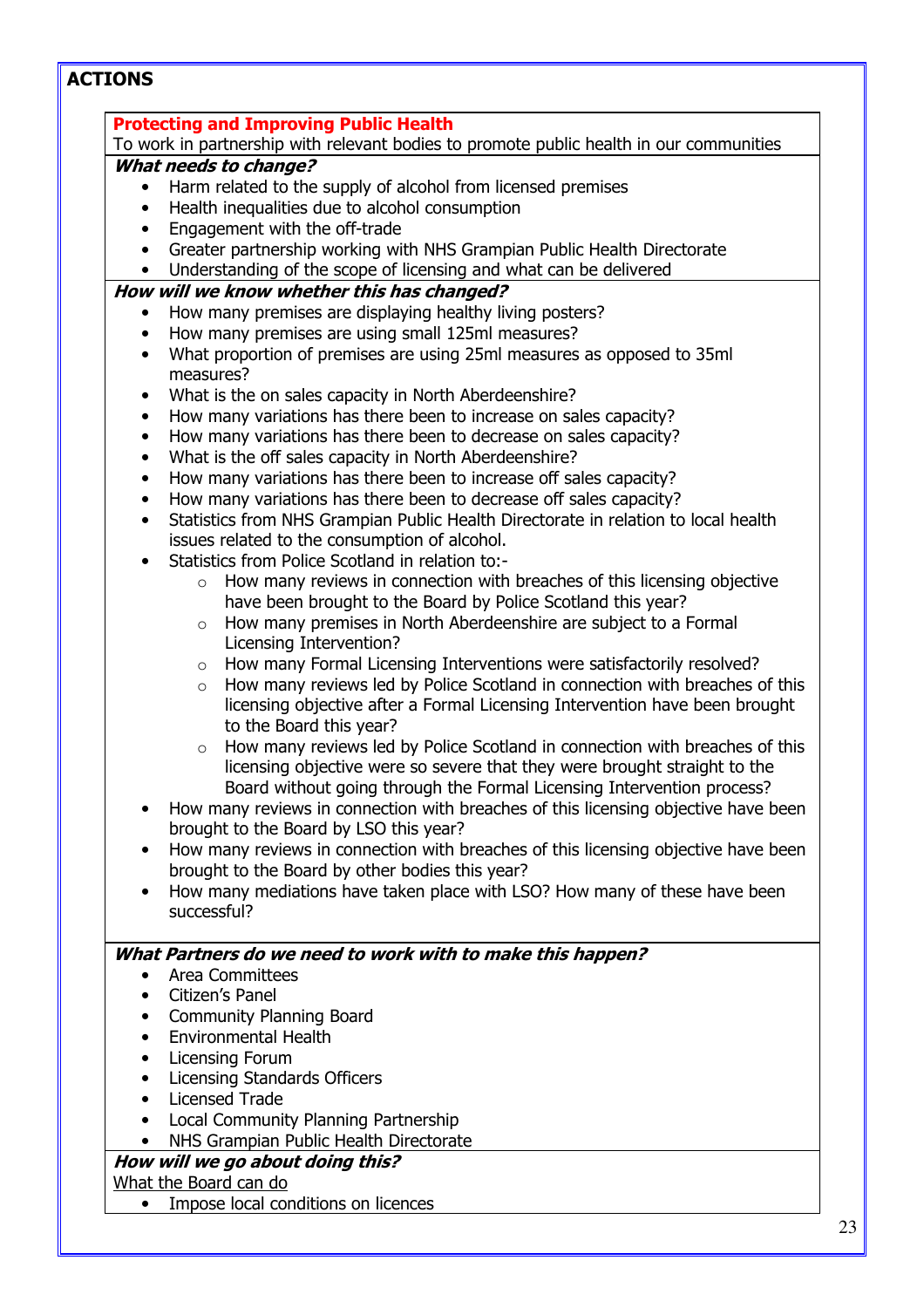- Raise awareness of the licensing system
- Work with Pubwatches to encourage the use of smaller measures in licensed premises
- Monitor any sudden increases or decreases in capacity in licensed premises
- Engage more meaningfully with the off trade and representative groups of that sector

#### What the Board expect of the Trade

- Compliance with local conditions
- Participation in Awards Scheme
- Participation in Pubwatch or Shopwatch
- Availability of smaller measures of alcohol and alternatives to alcohol
- Co-operation with partner agencies in increasing customer awareness of sensible drinking
- Training staff in relation to the effects of alcohol on the body.

#### What the Board expect of the Forum

- To keep under review the operation of the Licensing (Scotland) Act 2005 in their Area
- To review the functions exercised by the Board
- To provide evidence of consultation with the community that they represent in all dealings with the Board.

#### What the Board expect of other Partners

- Provision of statistics to evidence the success or otherwise of the Policy
- Work in conjunction with the Board, Trade and Forum in increasing customer awareness of sensible drinking
- To gauge opinion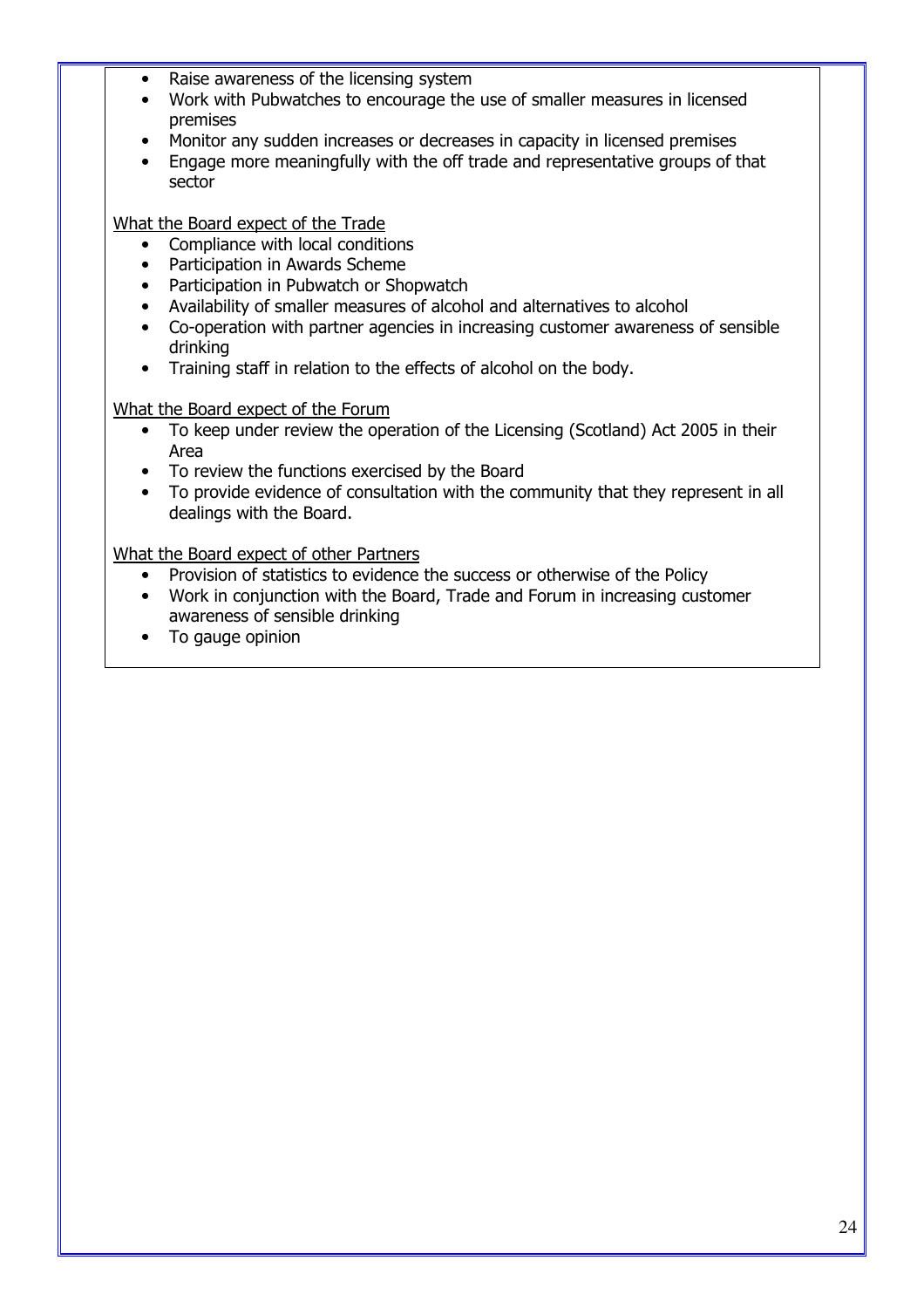# E: PROTECTING CHILDREN FROM HARM

#### Children and Young Persons on Licensed Premises

- 1. The Board has an interest in promoting family-friendly premises within North Aberdeenshire and wishes to ensure that premises which seek to accommodate children are run in such a way that they are suitable for children.
- 2. In determining any application where the operating plan indicates that children are to have access, the Board will consider the need to protect children from harm as its paramount concern.
- 3. Applicants will require to demonstrate that suitable and sufficient measures are in place to protect children from harm.
- 4. The Board will not normally grant a premises licence or occasional licence where:
	- a) children under the age of twelve would have direct access to pool tables, dart boards or gaming machines.
	- b) There is an unsuitable character or atmosphere
	- c) Where parts of the premises are very small, enclosed and unable to provide a family-friendly environment
	- d) Premises which have very few suitable facilities, inclusive of toilets
- 5. The Board may impose conditions on a premises licence or in granting an occasional licence where children are to be allowed entry, such as –
	- a) Provision of safe high chairs to the current British Standard
	- b) Provision for heating of children's food at no cost
	- c) Safe and clean nappy-changing facilities (covered in Regulations)
	- d) Containers for the disposal of soiled nappies
	- e) Heating sources to be adequately protected
	- f) Electrical sockets to be covered.

This list is not exhaustive

Applicants should refer to Local Conditions 8-12 and also the Pool Occasional Licence Conditions

- 6. Licence holders are reminded that they and their staff must comply with all other legislation in relation to children and young persons.
- 7. The Board expects that employers will make careful checks where premises or entertainment is specifically targeted towards children to ensure all persons employed or involved with the supervision or management are deemed appropriate persons to be engaged in the activity, such as Disclosure Checks.
- 8. The Board commends the Portman Group Code of Practice on the naming, packaging and promotion of alcoholic drinks. Where applicants intend children to be present on licensed premises or where the sale of alcohol takes place the Board will expect the Code of Practice to be fully implemented.

The code can be found at: http://www.portmangroup.co.uk/?pid=1&level=1

9. In the case of 'children only' events, for example, an under 18 disco, production of play, a pantomime or similar event to which the sale of alcohol is ancillary, the Board will usually recommend a specific ratio of adult supervisors to children that can be reasonably expected, on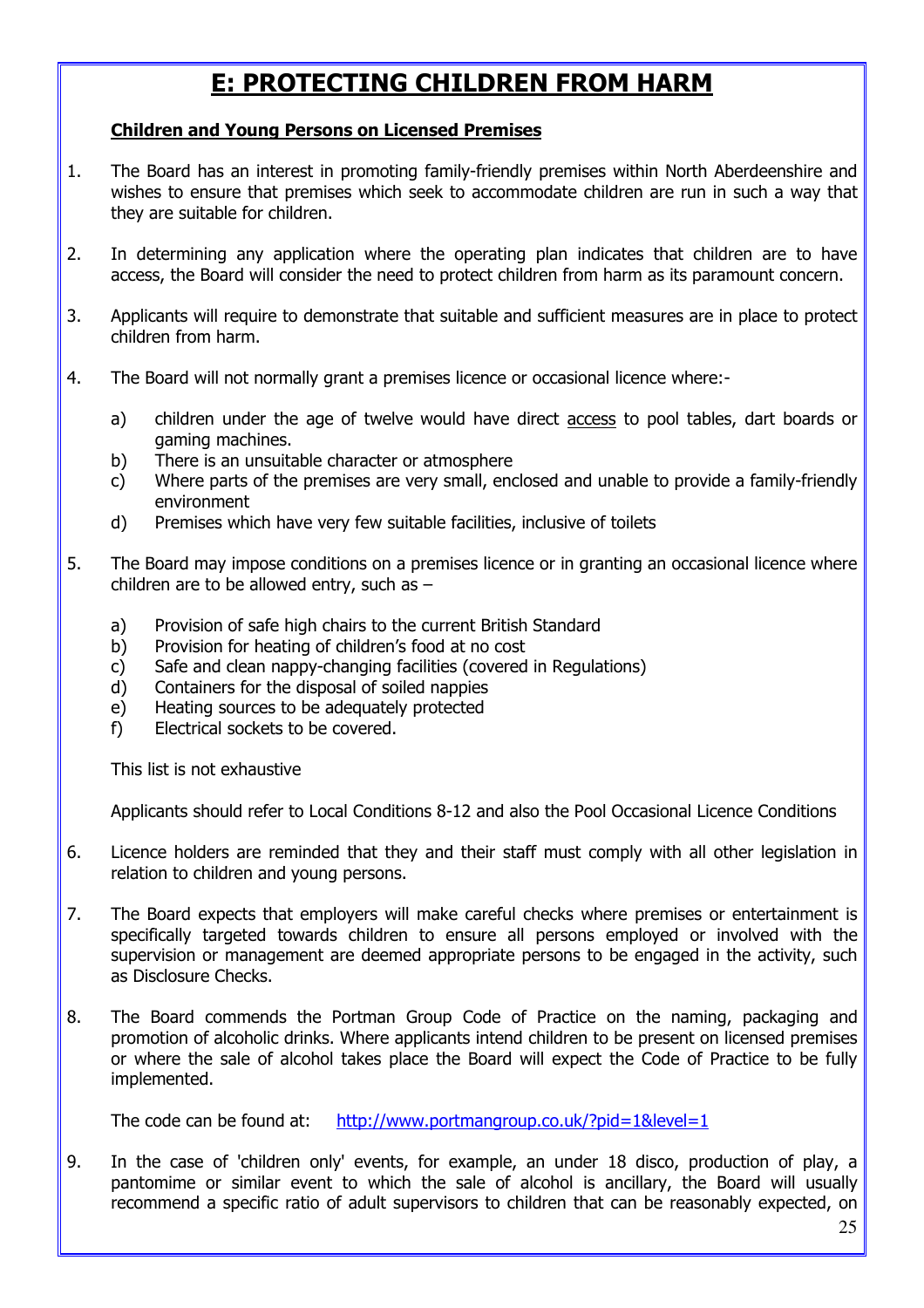the premises for the activity. The normal ratio will be one supervisor per 50 children plus one supervisor for each floor and one supervisor for each exit. This would mean at an event where 300 children are expected, which takes place on premises which have 2 floors and 4 exits there would need to be 6 supervisors for the capacity of the premises, plus 2 for the two floors, plus 4 for the number of exits giving a total of 12 supervisors on duty throughout the duration of the event. Applicants may have higher levels of supervision if they wish.

10. In the case of premises giving film exhibitions, to which the sale of alcohol is ancillary, the Board will expect licence holders or clubs to include in their operating schedule arrangements for restricting children from viewing age restricted films, classified according to the recommendation of the British Board of Film Classification or the licensing authority itself. The Licence holder may also require to obtain a Cinema Licence from Aberdeenshire Council.

# Underage Drinking

- 11. The Board also takes very seriously the issue of underage drinking and wishes to remind licensees that they and their staff must not sell, or allow the sale of alcohol to children and young persons. This is a criminal offence.
- 12. It is also a criminal offence to sell or supply alcohol to a person over the age of 18 where it is suspected that the person will then supply that alcohol to a child or young person.

# Relationship with other licensing objectives

Please see also Section A on Prevention of Crime and Disorder, Section B on Securing Public Safety, Section C on Prevention of Public Nuisance and Section D on Protecting and Improving Public Health.

# ACTIONS

### Protection of Children from Harm

To work in partnership with relevant bodies to protect children from harm whilst within licensed premises

#### What needs to change?

- Alcohol related harm affecting children whilst on licensed premises
- Promotion of family-friendly premises.

### How will we know whether this has changed?

- Statistics from Police Scotland in relation to:
	- o How many premises in North Aberdeenshire are subject to a Formal Licensing Intervention?
	- o How many Formal Licensing Interventions were satisfactorily resolved?
	- $\circ$  How many reviews led by Police Scotland in connection with breaches of this licensing objective after a Formal Licensing Intervention have been brought to the Board this year?
	- $\circ$  How many reviews led by Police Scotland in connection with breaches of this licensing objective that were so severe that they were brought straight to the Board without going through the Formal Licensing Intervention process?
	- o Recorded licensing offences in relation to children and young persons.
	- o detected licensing offences in relation to children and young persons.
	- Implementation of a family-friendly accreditation scheme
	- How many premises have been accredited as being family-friendly?
	- How many representations to a new premises licence application were made in respect of children and young persons' access to licensed premises?
	- How many representations were made in respect of major variations to a premises licence were made in respect of children and young persons' access to licensed